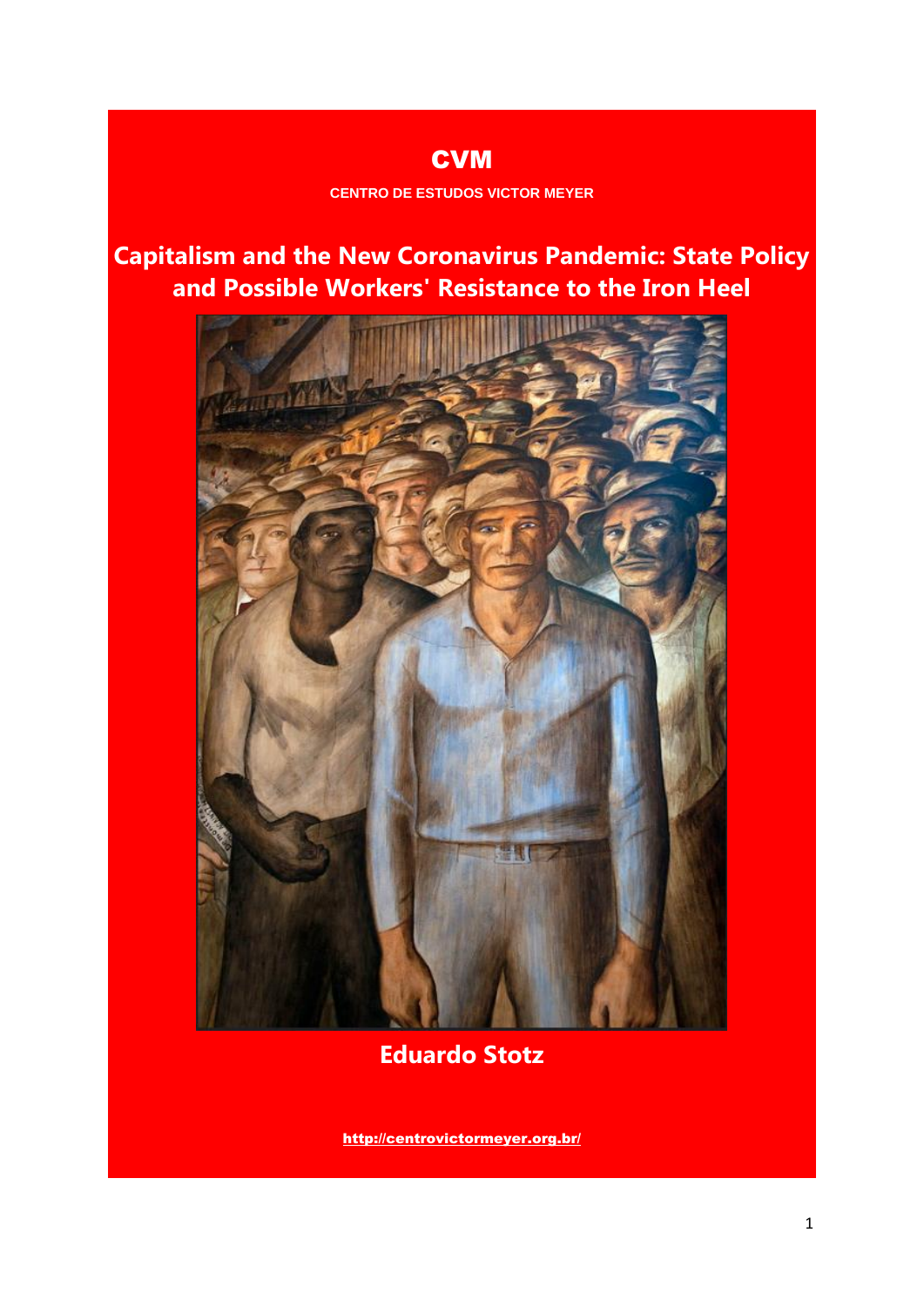# **Capitalism and the New Coronavirus Pandemic: State Policy and Possible Workers' Resistance to the Iron Heel**

# **Eduardo Stotz**

Sociologist and historian, researcher in Public Health at Fiocruz and member of the Victor Meyer Study Center October 20, 2021 - Rio de Janeiro, Brazil

# **Abstract**

The text analyses the emergence, dynamics and challenges posed by the new coronavirus pandemic to the workers' struggle. The intervention of national states has the role of "saving" capitalist economies and keeping as many workers active as possible. Even with the vaccination against Covid-19, the pandemic may continue and the economy will be subjected to greater or lesser restrictions, which constitutes a way of evaluating the degree of worker exploitation by the bourgeoisie. In Brazil, the imposition of governmental and private companies' measures, such as the suspension of the employment contract and the reduction of wages and hours allows capitalists to assess the productivity and intensity of work in the production process in terms of extracting surplus value; to identify the areas or positions of efficiency/inefficiency; and to verify the number of workers to be hired/fired. In the context of global capitalism, the pandemic may be the "new normal" in which the possible resistance of workers as a class is placed in order to overcome the deep, prolonged and broad defensiveness in which the labour forces against capital find themselves. The workers' mobilizations and organizations endowed with political class independence will have to be reconstructed, a possibility present in the conjunctures since the workers never stopped defending their specific demands and the contradictions of capitalism continue to develop.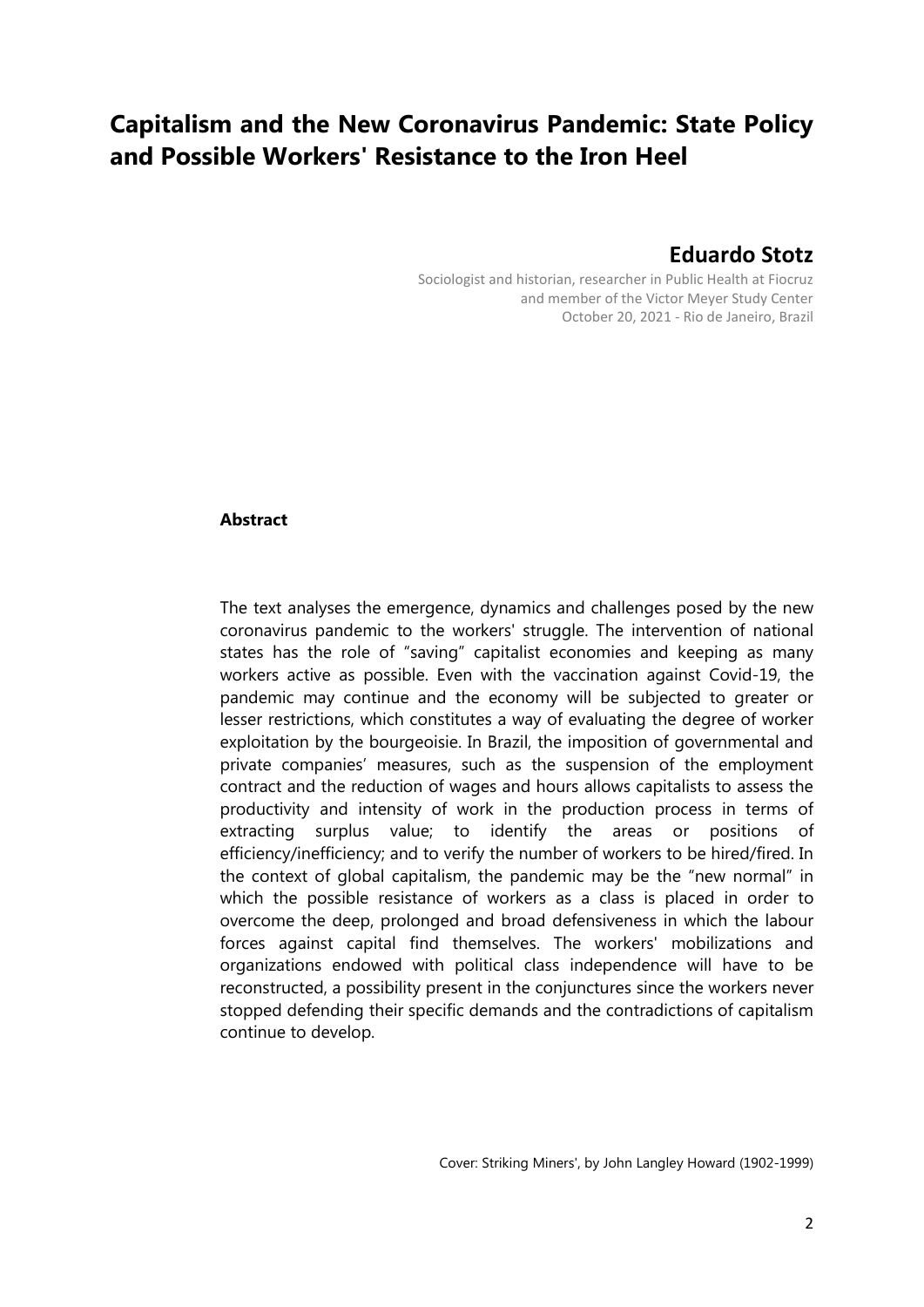# **Introduction**

The new coronavirus (severe acute respiratory syndrome coronavirus 2, SARS-CoV-2) pandemic is a current public health, social and political event surpassed only by the tragedies of the two World Wars and the Spanish flu pandemic, all of which took place in the twentieth century.

However, one should ask whether the pandemic affects everyone the same way. After all, there are those who can refrain from coming into contact with others and physically selfisolate at home, while others find themselves in the position of having to work, very often even more than usual, and having to use public transportation, which is crowded most of the time, as is the norm in large Brazilian cities.

Since the global expansion of the pandemic, in January 2020, the very high number of disease cases and deaths, the brutal retraction in economic activities, and mass unemployment were, among other aspects, cause of panic and revolt in many parts of the world.

The present essay analyzes the emergence, dynamics, and challenges posed by the new coronavirus pandemic in the context of current history, between the second half of December 2019 and the second half of May 2021.

After some notes on the approach adopted, the article considers, in the topic "Determination and origins", the ways in which capitalist production is organized during outbreaks of deadly viruses.

The disclosure of the nature of the relationship involving the public health, economic and political spheres during the global state of emergency faced by capitalism in its current phase is the subject developed in the topics "Brief historical records and political aspect of the pandemic" and "Capitalism, quarantine and vaccines".

Finally, in the topic "Pandemic, economics and politics: the case of Brazil" and in the ones that follow it, we address the interconnection of the public health economic and political spheres in Brazil and analyze, in particular, the situation of workers subjected to an increase in workload and a consequent higher degree of risk to their health.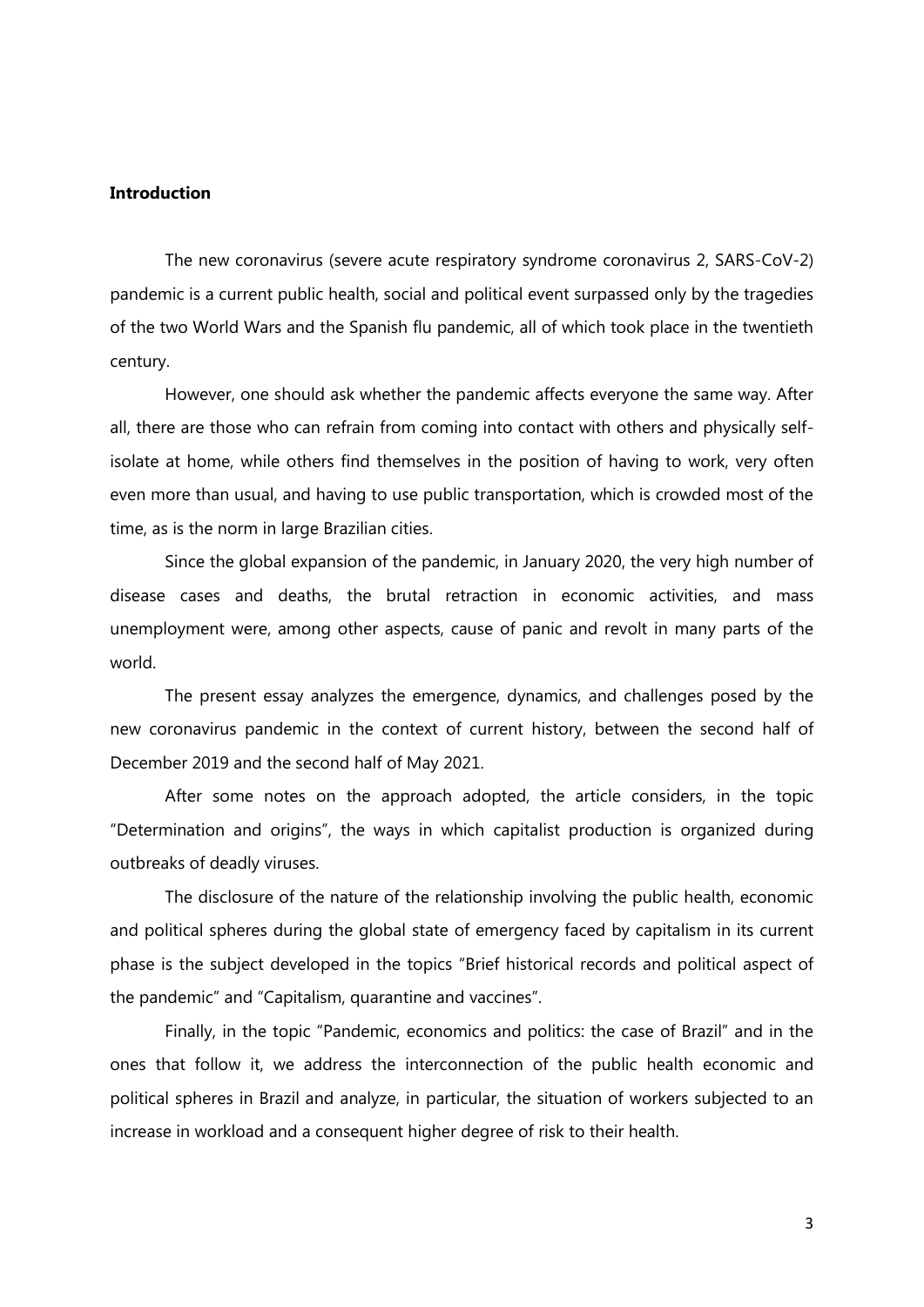# **Approach adopted in the study**

 $\overline{\phantom{a}}$ 

Each form of production and social organization known in human history includes a specific relationship dynamic between human populations and microorganisms, with the corresponding expression of morbi-mortality collective phenomena. This dynamic implies the existence of representations regarding the disease, death, and the ways of dealing with these events, which are always determined by the fundamental social conflicts present in each of these forms of organization.

In the society organized based on the capitalist mode of production, the attempts to control epidemic processes resulted in a division between contagionists and anticontagionists in the nineteenth century. The former considered mandatory the quarantine of people and goods, an ancient measure put into place since the age of the black death pandemic in Europe in the fourteenth century, and acknowledged as paramount to stop the epidemic outbreak and its expansion. As an alternative, the latter defended the cleansing of urban communities, and opposed quarantines. Terris (2005) cites a highly-enlightening excerpt by Erwin Heinz Ackernecht on the relationship involving science, public policies, and economic interests, quoted here:

> Quarantines meant, for the rapidly growing class of merchants and industrialists, a source of losses, a limitation for their expansion, a weapon of bureaucratic control that they were no longer willing to tolerate, and this class was, very naturally, with their press and their deputies, their material, moral and political resources, behind those who showed that the scientific grounds for quarantines did not exist, who, in turn, were, in any case, usually the offspring of this same class. Contagionism became, through its association with the old bureaucratic powers, suspicious for all liberals who attempted to reduce State interference to a minimum.<sup>1</sup>

In spite of all the interests at stake, diseases were always regarded from a point of view removed from the process of capital accumulation. An exception must be made for the thinkers of Social Medicine (Virshow, Guérin, Villermé), who proposed public health reforms during the 1848 revolutionary period, defending the principle of the relevance of the effects of economic and social conditions on health and disease and, as a consequence, the idea that measures to fight disease should be social as well as medical in nature (Rosen, 1994). But this position was defeated together with the bourgeois democratic revolutions in France and Germany.

<sup>1</sup> Ackernecht, Erwin Heinz. Anticontagion between 1821 and 1867. *Bull. Hist. Med.*, 22:462-93, 1948, apud Terris (2005). See Rosen (1994).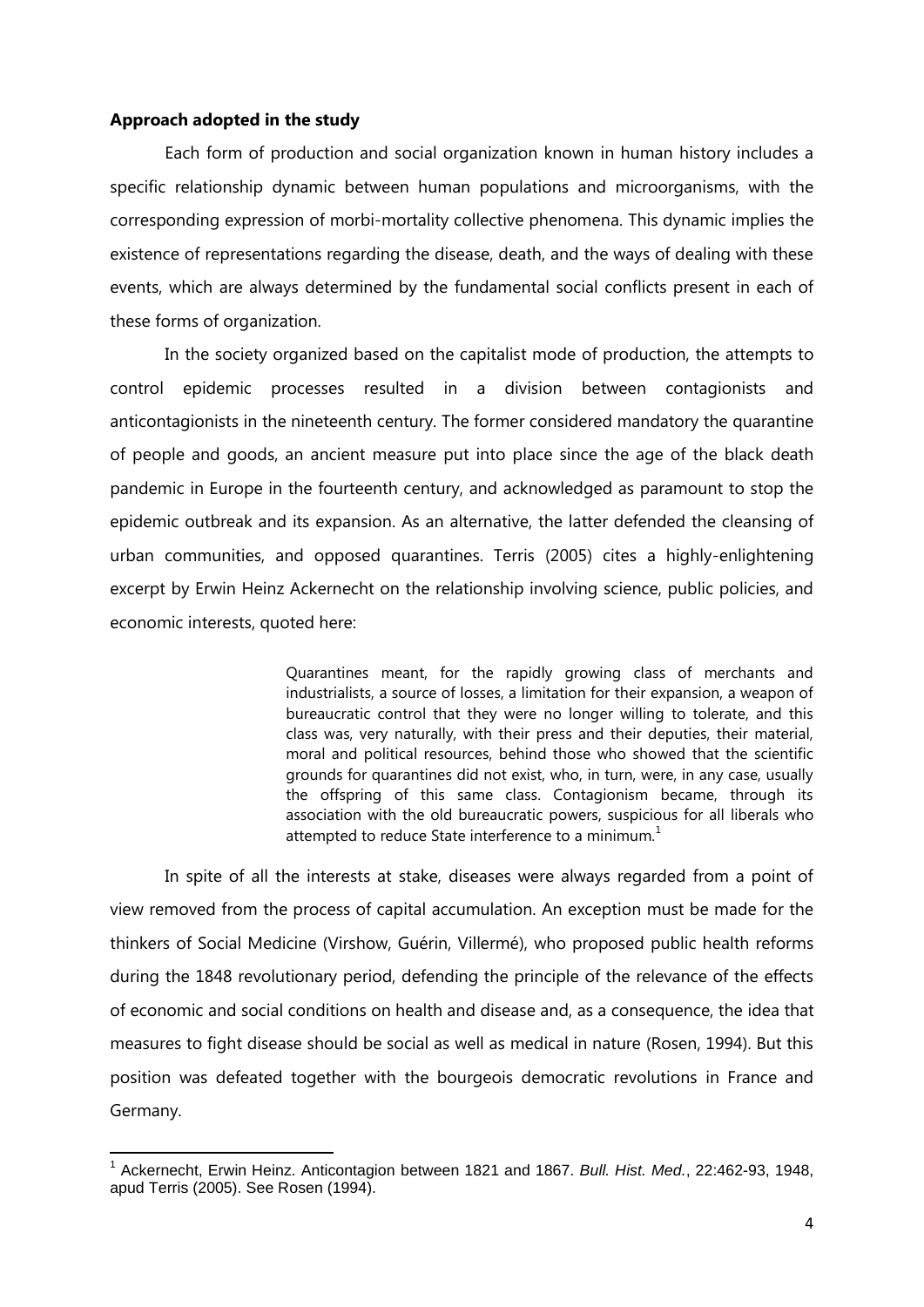When a point of view contrary to the miasma theory of disease – and to the Aristotelian conception of spontaneous generation of life, which was inherent to it – emerged along with bacteriology, the unity of capital and science took shape and became hegemonic. Louis Pasteur was the most renowned representative of the beginning of the era of scientific medicine in which we still live today. However, he was not the only one. Latour (1988) pondered on the reasons for Pasteur's success, and devised his "science in action" theory. He highlighted a network of forces acting in the same direction as Pasteur, namely, the public health movement, physicians, and colonial interests. To these, we must also add capitalist interests.

Bacteriology, with the administration of vaccines to counter specific etiological agents, and focused on monocausality, enabled disease prevention, a technical solution to social issues, as well as issues regarding State legitimization. However, the emergence of new infectious diseases, the re-emergence of diseases once deemed to have been eradicated, and the increase in the rate of noncommunicable chronic diseases highlights the reductionism of the prevailing scientific tradition in Public Health, which is founded on Epidemiology, and focuses on the identification, understanding, and intervention on isolated elements (etiological agents) and risk factors at an individual level, detached from the historical changes and circumstances that determine the means of human production and reproduction and the changes in the relationships with pathogens, vectors and the environment (Levins, 2000). Although Social Medicine suffered a defeat in 1848, social reformists and physicians remained active in Europe and in the Americas. The struggle of English workers to reduce the number of working hours and to guarantee the protection of women and children in textile factories in the 1850s was supported by these reformists, and their demands were eventually enacted into laws, showing that the assumption that healthcare was (and still is) the result of struggle is valid.

When the health-disease process is considered in terms of prevalence and distribution throughout society, it is crucial to understand the relationship of this public health process with the means of exploitation of the workforce, as well as the role played by the reserve army of labor in the accumulation of capital. As we are addressing this type of social relationship, we must admit its contentious character. The determination of health and disease by capital is always overdetermined by class struggles. Evan Stark (1977) highlighted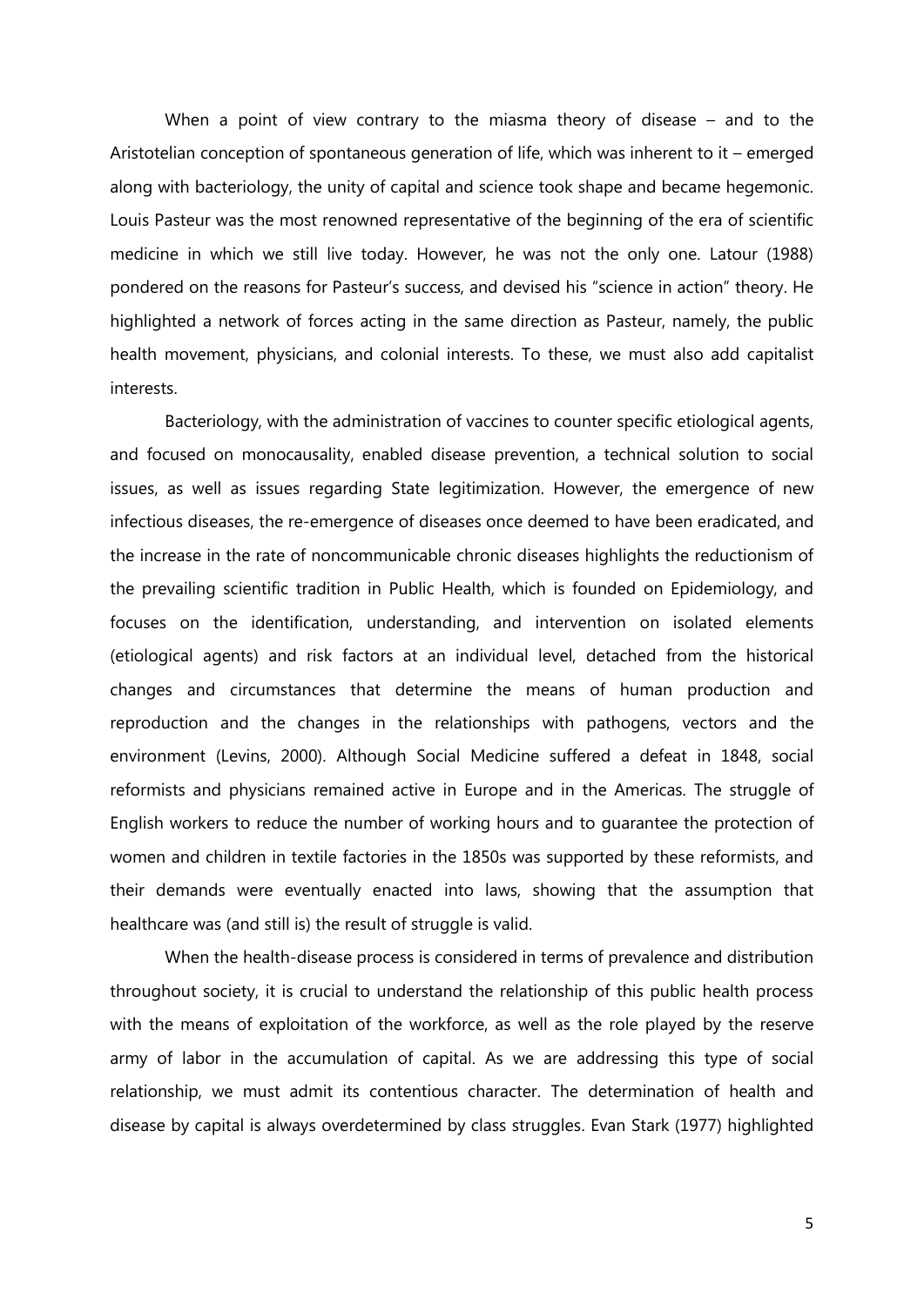this aspect very clearly as he observed how epidemics add tension to the relationship between capital and labor and lead to state intervention.

This issue resurfaces whenever epidemic infections force the establishment of public health control measures. The fight against the pandemic resides in the field of politics, which, in turn, implies the public perception of the health hazards caused, on the one hand, by healthcare conditions (especially in hospitals), and, on the other hand, by the defense of the interests of different social groups in a capitalist society. Stark (1977) stated that the measures to counter a public health crisis are adopted following the political conflicts that arise over the course of an epidemic.

# **Determination and origins**

Early information provided by the World Health Organization (WHO) indicated that the origin of the pandemic was related to workers of the Huanan market, in Wuhan, China. However, arguments to the contrary supported by Wallace (2020) on January 29, 2020, suggest a more complex determination. The author accepts the epidemiological evidence in favor of the official hypothesis; after all, a small part of the samples collected from the Huanan market (5.64%) tested positive for coronavirus disease 2019 (COVID-19), but he observes that only 41% of these positive samples came from the streets of the market that held wild animals in cages. More importantly, "a quarter of the original infectees never visited the Wuhan market or appeared directly exposed. The earliest case was identified before the market was hit."

Many of the early cases were associated to the Huanan market, but a similar number of cases was associated to other markets, and some were not associated to any market at all. A more widespread transmission within the community in December may be responsible for cases not associated to the Huaman market, which, together with the presence of early cases not associated to this market, could suggest that the Huanan market was not the original source of the outbreak.

More than a year after Wallace's 2020 article, the study on the origins of the SARS-CoV-2, organized by the WHO (2021) and released on March  $30<sup>th</sup>$ , 2021, included the aforementioned considerations without reaching any conclusion regarding the role played by the Huanan market or any other market in Wuhan as the origin of the outbreak or on how the infection was introduced in these markets.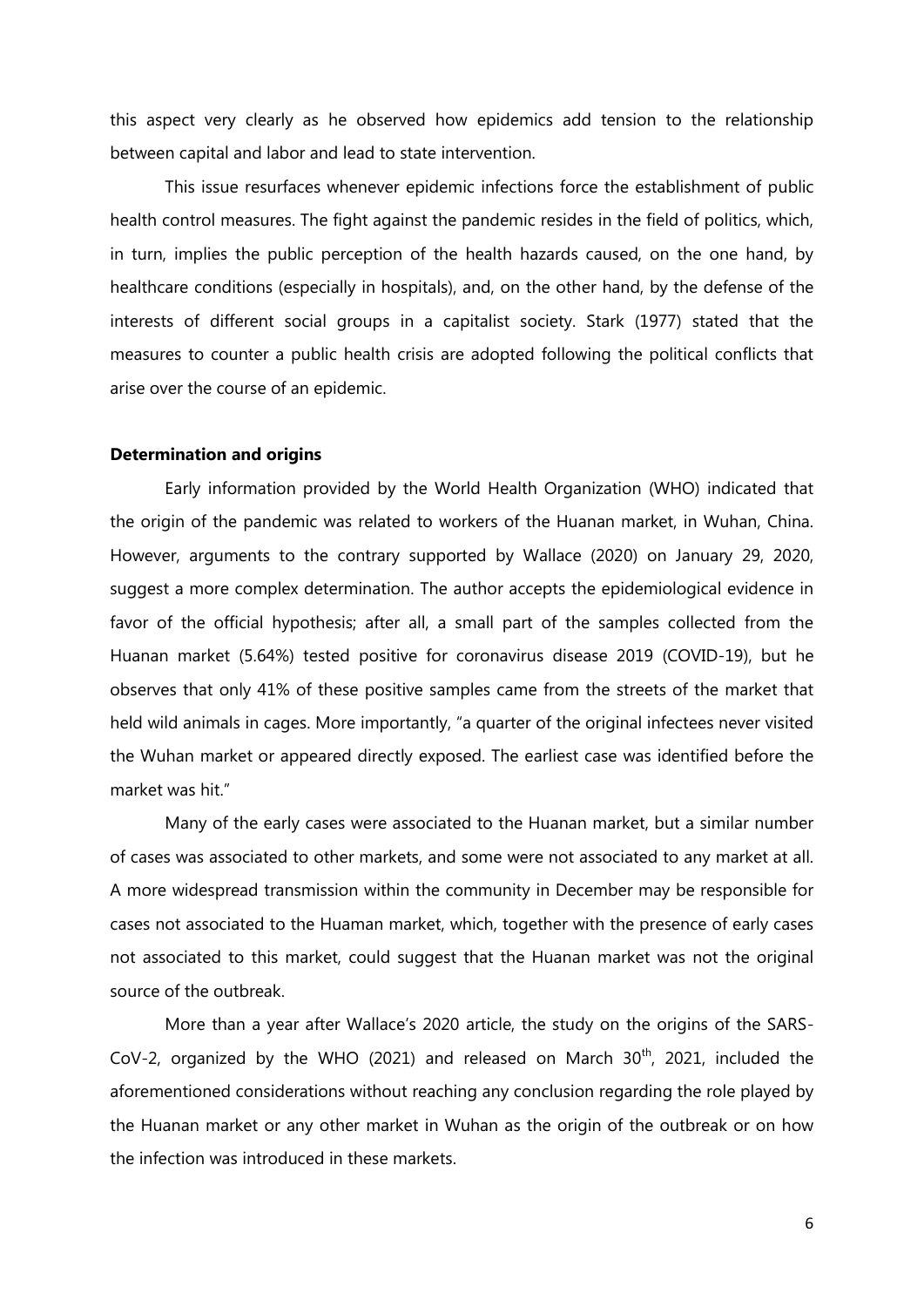Based on Wallace (2016), the explanation refers to the relationship between the etiology of recent epidemics (such as the avian flu, in 2003, and swine flu, in 2009) and the capitalist system in two levels: agribusiness (the capitalist organization of agriculture for large-scale markets) and the expansion of agricultural frontiers and extractive industries (such as logging and mining). The author highlights the importance of the interrelationship between these levels in countries whose rural landscape is characterized by an unregulated agribusiness in which the relationship between large and small farms tends to expand the agricultural frontier into the forest, working as an "evolutionary pressure cooker" (Chuang, 2020) when wild animals (viral reservoirs) come into contact with domesticated ones, prompting the so-called zoonotic transfer to human beings.

According to Wallace et al. (2020), the focus on areas of outbreaks hinders the identification of the relationships shared by monopoly and financial capital on a global scale, which "shape epidemiologies". This capital promotes intensive and extensive forms of agroindustrial production (such as the food industry, mainly the meat industry, especially poultry and swine), causing alterations in the use of the land, especially through the expropriation and displacement of large contingents of native peoples, the construction of roads, and the spread of urban development with environmental degradation, all favoring the appearance of new pathogens and diseases.

> Prepping bushmeat and home burials are two practices blamed for the emergence of new pathogens. Plotting relational geographies, in contrast, suddenly turns New York, London, and Hong Kong, key sources of global capital, into three of the world's worst hotspots instead. (Ibid.)

It is crucial to take on the challenge of analyzing the pandemic in the context of capitalist production, namely farming (ibid.). Advocates had already raised this issue, though without all of the necessary consequences, but their voices were heard again in July 2020, when the subject of the causes of the pandemic was put in the spotlight. One example is Delia Grace, an epidemiologist and veterinarian at the Natural Resources Institute of the University of Greenwich, London, and a member of the International Livestock Research Institute, with headquarters in Kenya. She is one of the minds behind the report "Preventing the next pandemic: Zoonotic diseases and how to break the chain of transmission" (UNEP, 2020). In Delia Grace's opinion, unless the causes of this public health crisis are identified, other pandemics will rise.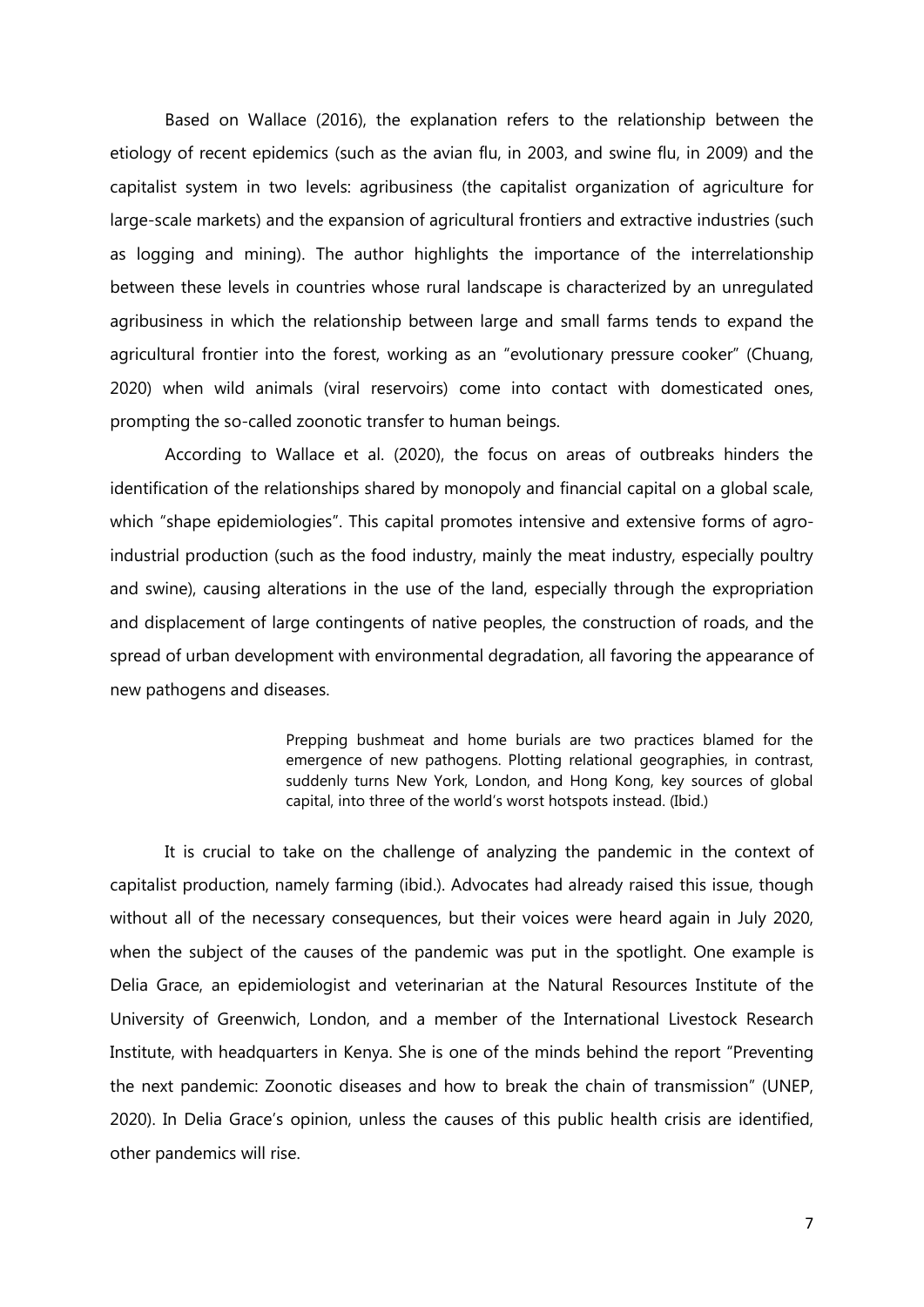Extending the period and the results of a research by Kate Jones et al. (2008), of University College London, Delia Grace et al. (2012) state that 75% of infectious diseases that emerged between 1934 and 2011 are zoonotic in nature and originated in wild animals. These diseases successfully affected human beings using domestic animals as a bridge, in particular chickens, pigs and other kinds of livestock. What boosts the emergence of pandemics such as that of the new coronavirus, which was preceded by the avian and swine flus, according to Delia Grace, is the demand for animal protein, which results in an increase in industrial-scale livestock farming. These animals are genetically selected, they have similar genetic types, are vaccinated, fed in such a manner as to grow as quickly as possible, and are so stressed by these conditions that they endure a life of agonizing pain due to lesions in their legs and paws. And stressed animals suffer, have their immune systems weakened, and, like in human beings, this decrease in immunity leaves them more prone to contracting diseases. Moreover, the long-distance trade of swine, with the transfer of animals born or raised in one region and slaughtered in another, either within the same country or between countries (for instance, among Mexico, the United States, China, and Europe), contributes to boost the interaction of different viruses and therefore viral evolution, with the emergence of new pandemic viruses. In addition, in several countries, such as Mexico during the swine flu (2009) and China during the avian flu (2003), biosafety measures have proven to be very ineffective, enabling the contact with and spillover of viruses from wild animals to industrial livestock and human beings. This process is also ongoing in Brazil, as was observed with the emergence of a new variant (H1N2) of influenza A with pandemic potential, identified in June 2020 by Fundação Oswaldo Cruz (Fiocruz, in Portuguese) after the case of a 22-year-old female worker at a pork processing plant in the southern state of Paraná. She fell ill in April 2020 and later recovered.

This explanation for the determination of the origins of the pandemic was obviously rejected by the establishment. While still in his term as President of the United States, Donald Trump pointed to the laboratory origin of the virus, sparking controversy with the government of the People's Republic of China. The accusation made by the American government at the time – that the virus may have accidentally leaked from the Wuhan virology laboratory – was ruled out by the study of the genomic characteristics of the SARS-CoV-2 virus, carried out by researchers from universities in the United States, Australia and the United Kingdom: "SARS-CoV-2 is not a laboratory construction or a purposefully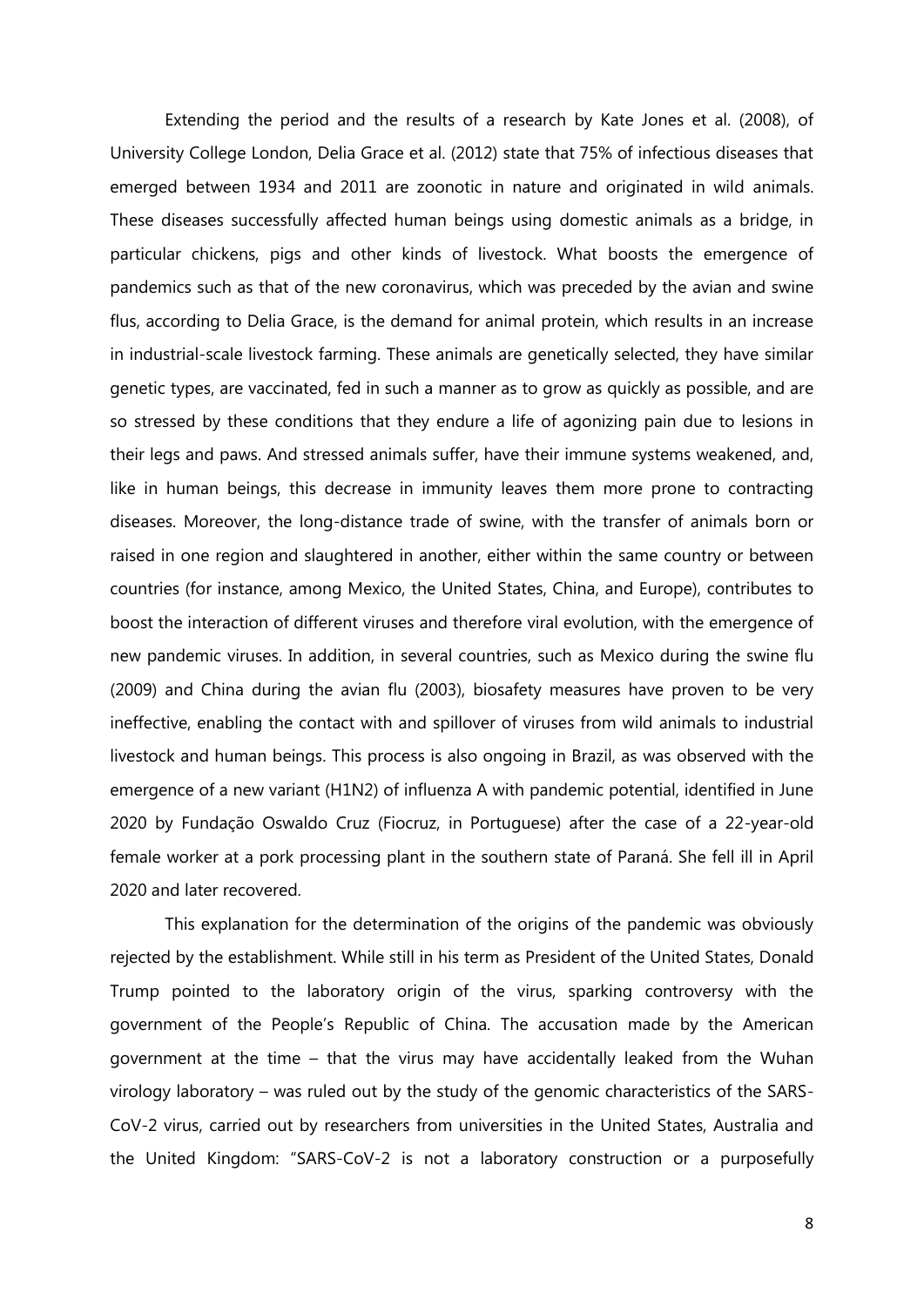manipulated virus" (Andersen et al., 2020), which rejected "any type of laboratory scenario" as a plausible explanation for the origin of the virus. However, although the international team of researchers in charge of the study organized by the WHO in 2021 considers the lab-leak hypothesis "extremely unlikely", when the report was released to the public, the WHO director-general emphasized that "this hypothesis requires further investigation".<sup>2</sup> In a letter published in *Science* magazine, Bloom and 17 other researchers (2021) reasserted the position of the WHO director-general and agreed with the joint statement of the United States and 13 other countries, and with the European Union statement requesting a wider, more transparent and independent investigation on the origins of the pandemic.<sup>3</sup> Behind the demand for research on the origins of the pandemic lie the ongoing developments of the imperialist disputes between the United States, now under Biden administration, and China for economic leadership and the development of 4.0 technologies in the production with a geopolitical and military interface (Stotz; Pina, 2020a).

In the current international scenario, these conflicts face the political challenge represented by the measures to fight this public health crisis, as well as the production of scientific knowledge on the understanding of the phenomena over the course of the pandemic.

# **Brief historical records and political aspect of the pandemic**

 $\overline{\phantom{a}}$ 

In spite of the reports (rumors) of the occurrence of a severe epidemic in the city of Wuhan, in the province of Hubei, China (Chuang, 2020), the WHO was officially alerted by the Chinese government of cases of pneumonia only on December  $31<sup>st</sup>$ , 2019. A week later, Chinese authorities confirmed the identification of a new kind of coronavirus. In late January 2020, the WHO declared that the outbreak of the new coronavirus was a Public Health Emergency of International Concern. The number of cases grew rapidly in China and in Asia, expanding to the United States, Canada, and reaching the European continent. On February

<sup>&</sup>lt;sup>2</sup> WHO Director-General's remarks at the Member State Briefing on the report of the international team<br>studying the origins of SARS-CoV-2. Geneva, March 30<sup>th</sup>, 2021. Available at: studying the origins of SARS-CoV-2. Geneva, March , 2021. Available at: https://www.who.int/director-general/speeches/detail/who-director-general-s-remarks-at-the-memberstate-briefing-on-the-report-of-the-international-team-studying-the-origins-of-sars-cov-2. Accessed: April 26, 2021.

 $3$  US Department of State. Joint Statement on the WHO-Convened COVID-19 Origins Study. Washington, DC, March 30<sup>th</sup>, 2021. Available at: https://www.state.gov/joint-statement-on-the-whoconvened-covid-19-origins-study/. Accessed: May 5<sup>th</sup>, 2021. European Union External Action Service. EU Statement on the WHO-led COVID-19 origins study. Geneva, March,  $30<sup>th</sup>$ , 2021. Available at: https://eeas.europa.eu/delegations/un-geneva/95960/eu-statement-who-led-covid-19-originsstudy en. Accessed: May  $5<sup>th</sup>$ , 2021.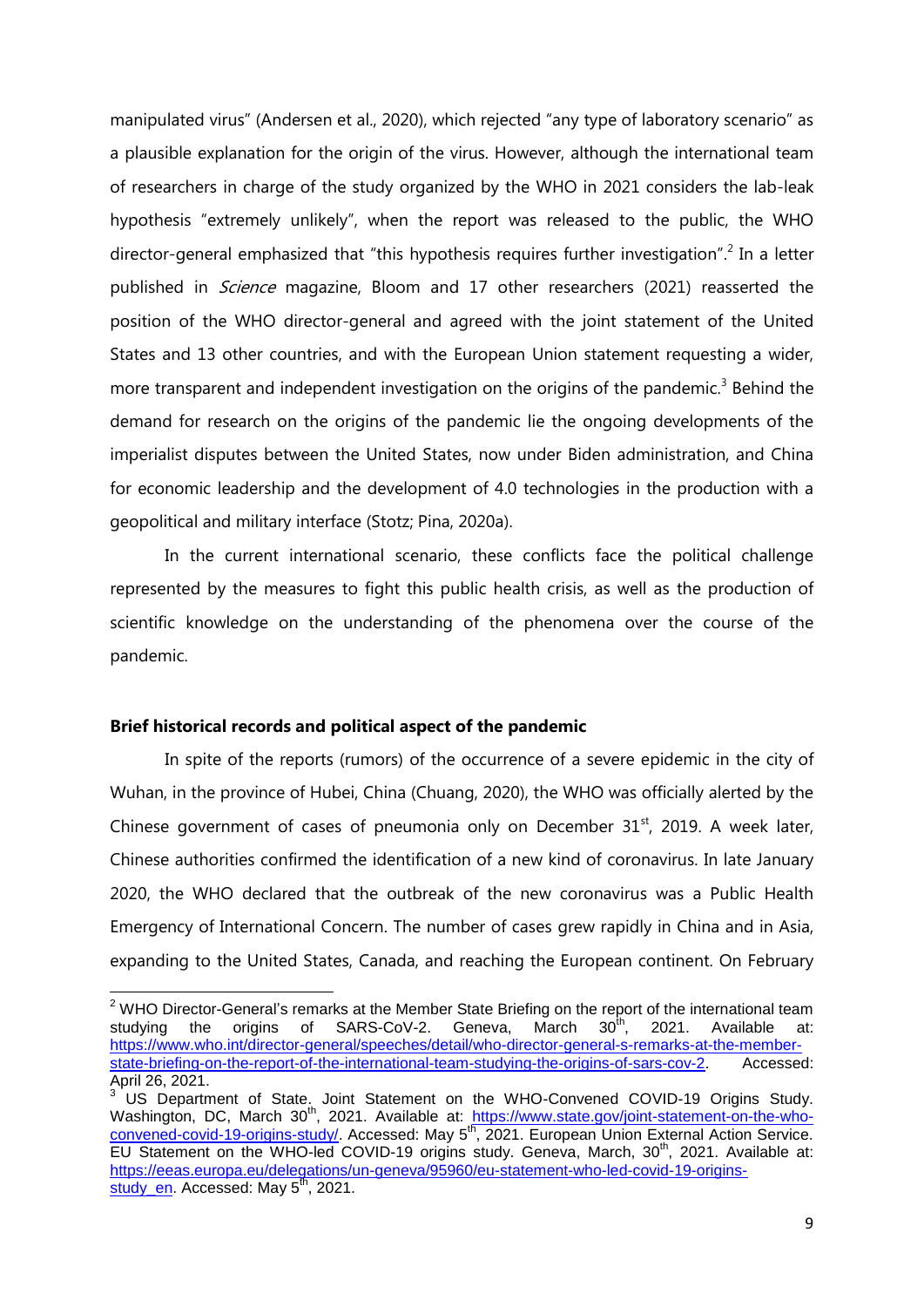11<sup>th</sup>, 2020, the virus was named SARS-CoV-2, and was considered responsible for causing the disease now known as COVID-19. It was not until March  $11<sup>th</sup>$  that the WHO declared a new coronavirus pandemic.

The reluctance of the States with the world's largest economies in adopting effective control measures was emphasized by Dardot and Laval (2020). The authors highlighted the wave of chauvinism, and showed how countries turned their backs to one another, to the delight of the European and global far-right. Thus, they recognize that the European Union has acted as a multinational organization based on generalized economic competition among countries under German hegemony. Rebellions, strikes,<sup>4</sup> and the threat of collapse of health care systems are necessary so that measures such as quarantine, social distancing, and lockdown with the interruption of economic activities can finally be adopted by governments.

We then observed the characteristics of the political dynamics of epidemics as noted by Evan Stark (1977) in the case of yellow fever in New Orleans in 1853, which he studied: outbreak; denial on the part of the authorities, and flight of the bourgeoisie; a collapse of authority and a challenge posed by the working class, in an attempt to rebuild health care in their own terms; and declaration of the epidemic by the authorities to restore bourgeois order, making the temporary closing of businesses official and implementing governmental measures of control. Thus, authority is finally restored, including the formalization of the least threatening popular initiatives, which are incorporated into the actions taken by the government (Iturri, 1994); then, society can return to the "normality" of its oppressive everyday life.

 $\overline{\phantom{a}}$  $4$  In Italy, when the country was the epicenter of the pandemic in the world and the victims' bodies were piled up and transported in Army trucks, in the region most heavily hit, countless industries, such as the arms and petrochemical industries, did not suspend their production. It was the workers who, in spite of the slow negotiations between the government and trade unions, rose up and suspended activities in these sectors. (Will Morrow and Alex Lantier. Greves selvagens estouram na Itália exigindo fechamento de fábricas durante pandemia do coronavírus. Wildcat strikes erupt in Italy demanding factory closure during the coronavirus pandemic. Centro Victor Meyer, March 17<sup>th</sup>, 2020. Available at: [http://centrovictormeyer.org.br/greves-selvagens-estouram-na-italia-exigindo](http://centrovictormeyer.org.br/greves-selvagens-estouram-na-italia-exigindo-fechamento-de-fabricas-durante-pandemia-do-coronavirus/)[fechamento-de-fabricas-durante-pandemia-do-coronavirus/.](http://centrovictormeyer.org.br/greves-selvagens-estouram-na-italia-exigindo-fechamento-de-fabricas-durante-pandemia-do-coronavirus/) Accessed: March 17<sup>th</sup>, 2020. Alba Sidera. Enquanto corpos enchiam caminhões do Exército, as fábricas ficavam abertas: um relato de Bérgamo, na Itália.. As bodies filled army trucks, factories stayed open: an account from Bergamo,<br>Italy Revista Contexto y Acción, April 16<sup>th</sup>, 2020. Available at: Italy *Revista Contexto y Acción*, April 16th, 2020. Available at: [https://operamundi.uol.com.br/coronavirus/64192/enquanto-corpos-enchiam-caminhoes-do-exercito](https://operamundi.uol.com.br/coronavirus/64192/enquanto-corpos-enchiam-caminhoes-do-exercito-as-fabricas-ficavam-abertas-um-relato-de-bergamo-na-italia)[as-fabricas-ficavam-abertas-um-relato-de-bergamo-na-italia.](https://operamundi.uol.com.br/coronavirus/64192/enquanto-corpos-enchiam-caminhoes-do-exercito-as-fabricas-ficavam-abertas-um-relato-de-bergamo-na-italia) Accessed: April 17<sup>th</sup>, 2020. A similar process occurred in Spain, for instance, with protests and strikes of workers of the automotive industry. (Dani Ramos. Mercedes Benz: la vida de las personas por delante de los beneficios. *Viento*  Sur, March 21<sup>st</sup>, 2020. Available at: [https://www.vientosur.info/spip.php?article15737.](https://www.vientosur.info/spip.php?article15737) Accessed: March 21st, 2020.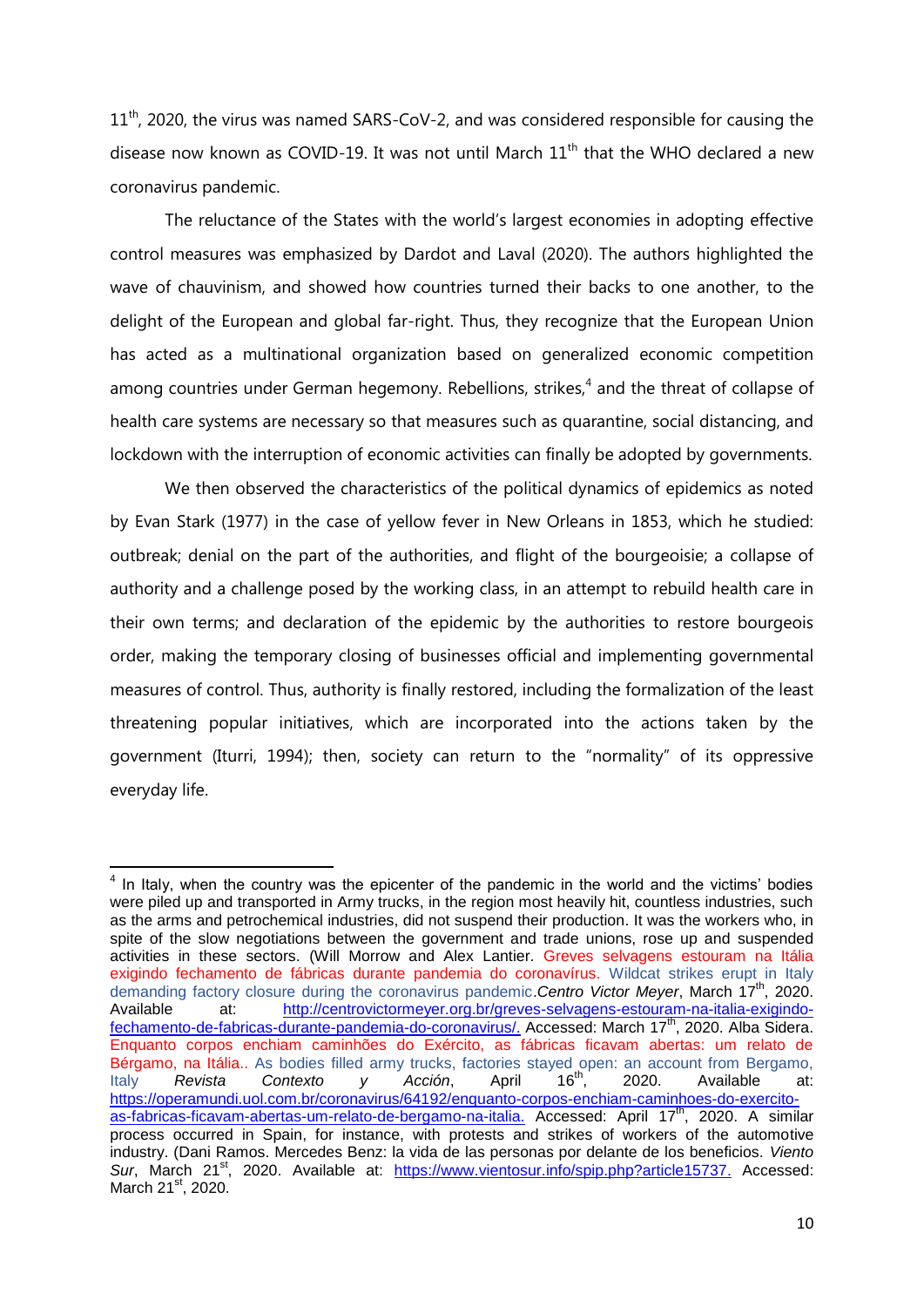The intervention of nation-states plays the significant role of preventing the bankruptcy of economies in order to "preserve as much as possible the numbers of the active labor force", leaving aside all scruples regarding limitless public expending to "save" the economies. Wallace et al. (2020) pertinently observe:

> The failure to prepare for and react to the outbreak did not just start in December when countries around the world failed to respond once COVID-19 spilled out of Wuhan. [...] The failures were actually programmed decades ago, as the shared commons of public health were simultaneously neglected and monetized.

This is also noted by Raquel Varela (2019) as she associates the gradual crisis of the Welfare State, created in 1945, with the strengthening of the European Union, established in 1993, and the adoption of financial conditioning through "fiscal responsibility", for the quantitative and qualitative expansion of healthcare provided by governments as a social right. $5$ 

# **Capitalism, quarantine, and vaccines**

 $\overline{a}$ 

The nature of public health interventions and their relationship with the economic and political measures adopted in the current global emergency can only be understood in the context of capitalism in its current phase.

As mentioned by Wallace et al. (2020), the "circuits of capital" in the current forms of organization of production and circulation of goods in a just-in-time regimen, structured in global value chains (GVCs), constitute the accelerated means of propagation of the epidemic. In just a few weeks the new coronavirus spread into population clusters in large urban centers, and, from these, into medium-sized cities and the hinterland of each country.

The initial projections for the United States pointed to the need to adopt intermittent social distancing measures until 2022, and to the extension of disease surveillance up to 2024 due to the possible resurgence in contagion (Kissler et al., 2020). This projection is based on the mitigation strategy meant to "flatten the epidemic curve" and to avoid an overload in the health care system, which was adopted by the governments of European countries and of the United States.

World Bank. The Economy in the Time of Covid-19. LAC Semiannual Report, April 2020.<br>
Vashington, CD: World Bank, 2020. Abstract available at: Washington, DC: World Bank, 2020. Abstract available at: [https://openknowledge.worldbank.org/handle/10986/33555.](https://openknowledge.worldbank.org/handle/10986/33555)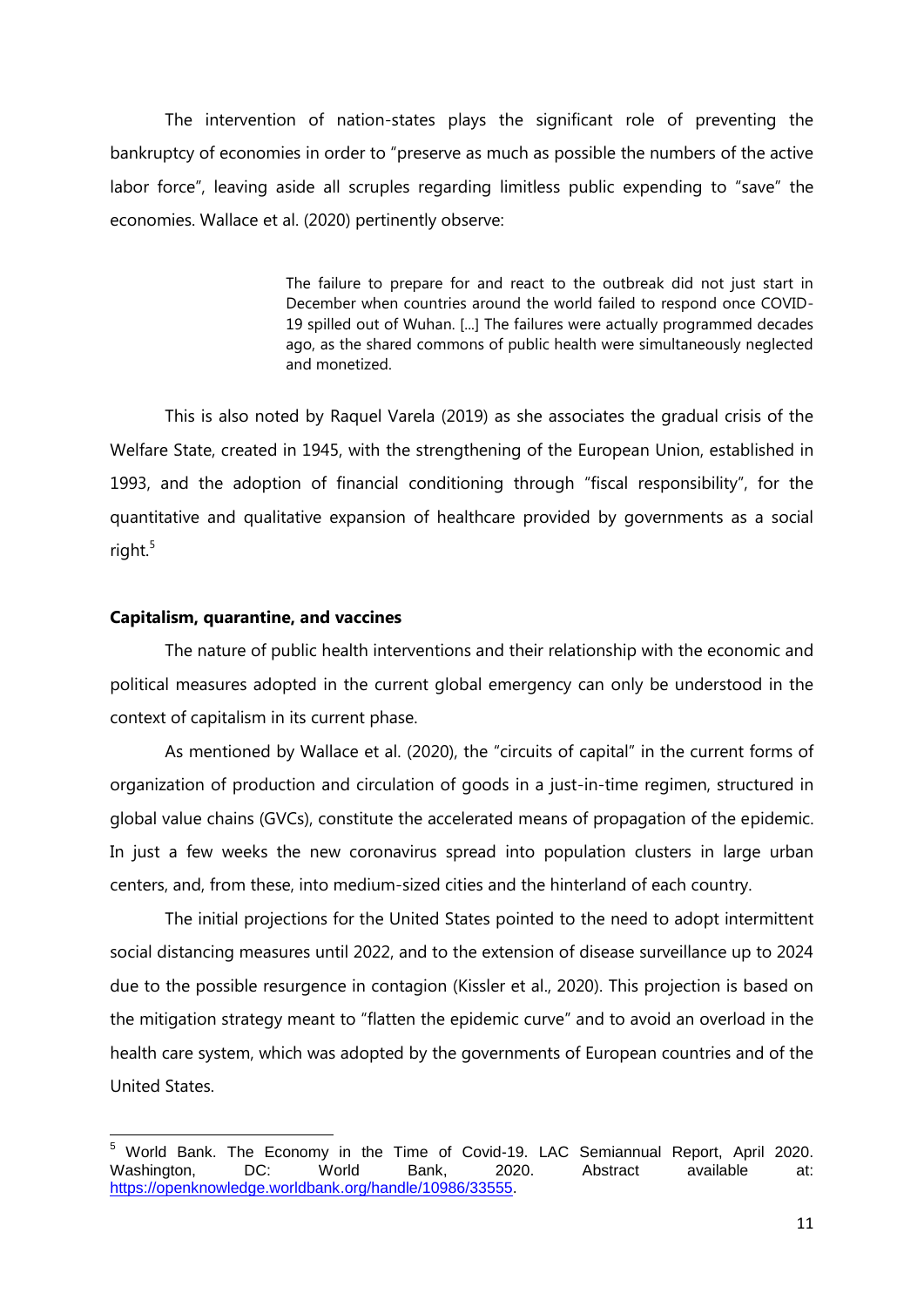Mitigation measures preserve the circulation of the virus among the population and prolong the pandemic, an expression of the incompatibility of capitalism to employ wide and strict non-pharmacological measures to suppress or eliminate the virus. This typification (mitigation and suppression) involves different degrees of state intervention, with different levels of impact on the economy and on the numbers of people infected and of deaths over the course of the pandemic (Oliu-Barton et al., 2021). However, Wallace et al. (2020) warn that any type of action adopted ends up neglecting the need to also include structural causes in the set of emergency measures.

With mitigation, the measures adopted to fight the pandemic have been tightened or loosened according to the difficult task of balancing the capacity of healthcare systems, the increase or reduction in the number of cases, hospitalizations, and deaths, and the economic demands of capitalism in different countries, with different class interests involved.

Neither the pandemic nor the measures adopted to fight it affect all people in the same fashion. Workers kept in activity, in circulation, or devoid of conditions to actually practice social distancing or most of the necessary hygiene measures, are those most exposed to the virus, and consequently those who most often fall ill and die due to COVID-19. It is worth mentioning here the comment of Flora Espejo, a nurse at the Buenos Aires Health Center, in the working-class neighborhood of Vallecas, in Madrid, Spain, in a video posted on the website of the Spanish news program La Sexta: in the footage, while facing the overloaded primary healthcare systems, Espejo does not point a finger at healthcare professionals. Instead, she reports the true issue by asking: who are those who need to work, who need to commute, who are jobless, who must live in 45-square-meter apartments with 6 to 8 family members: who are these people? The working class, she answers. In addition, those in charge of public management – in reference to the president of the Community of Madrid, Isabel Díaz Ayuso, of Partido Popular, who is viewed by those who commented on the video as a supporter of "liberalism and the free market with a touch of glamour" – have no idea of how much these people suffer and how they are mistreated. $6$ 

Another example, this time from France, is that of the Parisian neighborhood of Saint-Denis, better known from the tourist point of view as the place where a national stadium was built for the 1998 FIFA World Cup than for the significant Maghrebi community currently

 $\overline{a}$ 

<sup>6</sup> Available at: https://www.lasexta.com/programas/al-rojo-vivo/entrevistas/la-denuncia-de-unaenfermera-de-atencion-primaria-en-vallecas-estamos-absolutamente-desbordados-es $t$ remendo\_202009175f6331f041cb4900015024cc.html. Accessed: October 17<sup>th</sup>, 2020.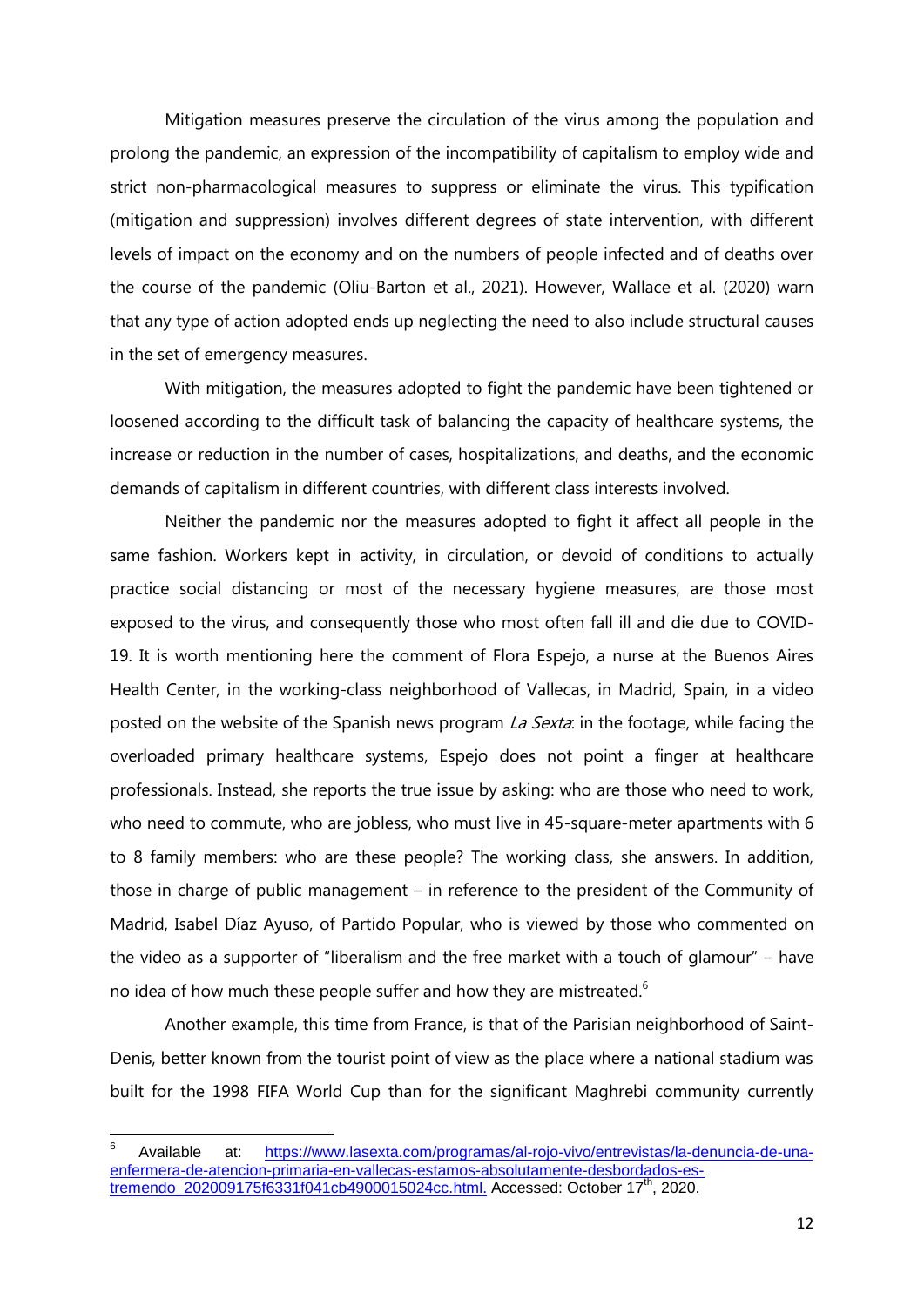residing in what was, prior to 1980, a working-class area. The high levels of informal jobs and unemployment, crime, and police brutality among the immigrant population in France led to a wave of youth protests in 2005, whose epicenter was Saint-Denis. The residents of the neighborhood still struggle with the same issues, which were made worse by the pandemic; it has one of the highest rates of COVID-19 mortality, and is now once more the target of political discrimination. Regarding the confinement of this population, the sociologist and professor of the Paris VIII University Hamza Esmili observed, in April 2020, that although confinement measures are necessary to counter the pandemic, they are detached from reality:

> Confinement is a bourgeois concept. The idea is that we all have an individual home, a bit bourgeois, to which we can escape in the case of a pandemic or natural disaster. But this is not at all what I see in poor neighborhoods. Their reality is rife with unhealthy conditions, and not just that; in these neighborhoods, there are homes in which five or six people have to share a room, for example. There are also houses that are uninhabitable, in which one simply cannot spend the whole day because, in practical terms, the space is not suitable for that.<sup>7</sup>

Any similarity to the low-income neighborhoods and favelas in Brazil is not purely coincidental: we are talking about social reality in capitalism.

In this context, the COVID-19 vaccine represents the highest investment on the part of the governments of the main global economies; notably, after December 2020, it gained the status of a crucial measure to control the pandemic. Capitalist states, such as the United States, China, the United Kingdom, and the countries of the European Union, control the research, development and the global production of COVID-19 vaccines, as well as the production and distribution chains of the goods, ingredients and raw materials necessary to manufacture them. Further increasing the wave of chauvinism, vaccination as a pharmacological measure to control the pandemic is also part of the competition among the leading countries to more quickly achieve precedence in the rebound in economic growth. Moreover, the euphemism "vaccine diplomacy" hides the use of vaccines in productive, commercial, and geopolitical disputes, such as in the expansion of areas of influence and agreements in technological sectors (the issue of 5G technology, for instance), as well as in the dispute for larger chunks of global power, markedly between China and the United

 $\overline{a}$ 

<sup>&</sup>lt;sup>7</sup> BBC News Mundo, April 12<sup>th</sup>, 2020: "El confinamiento es un concepto burgués": cómo el aislamiento afecta a las distintas clases sociales". Available at: https://www.bbc.com/mundo/noticias-internacional-52216492. Acessed: October 16<sup>th</sup>, 2020.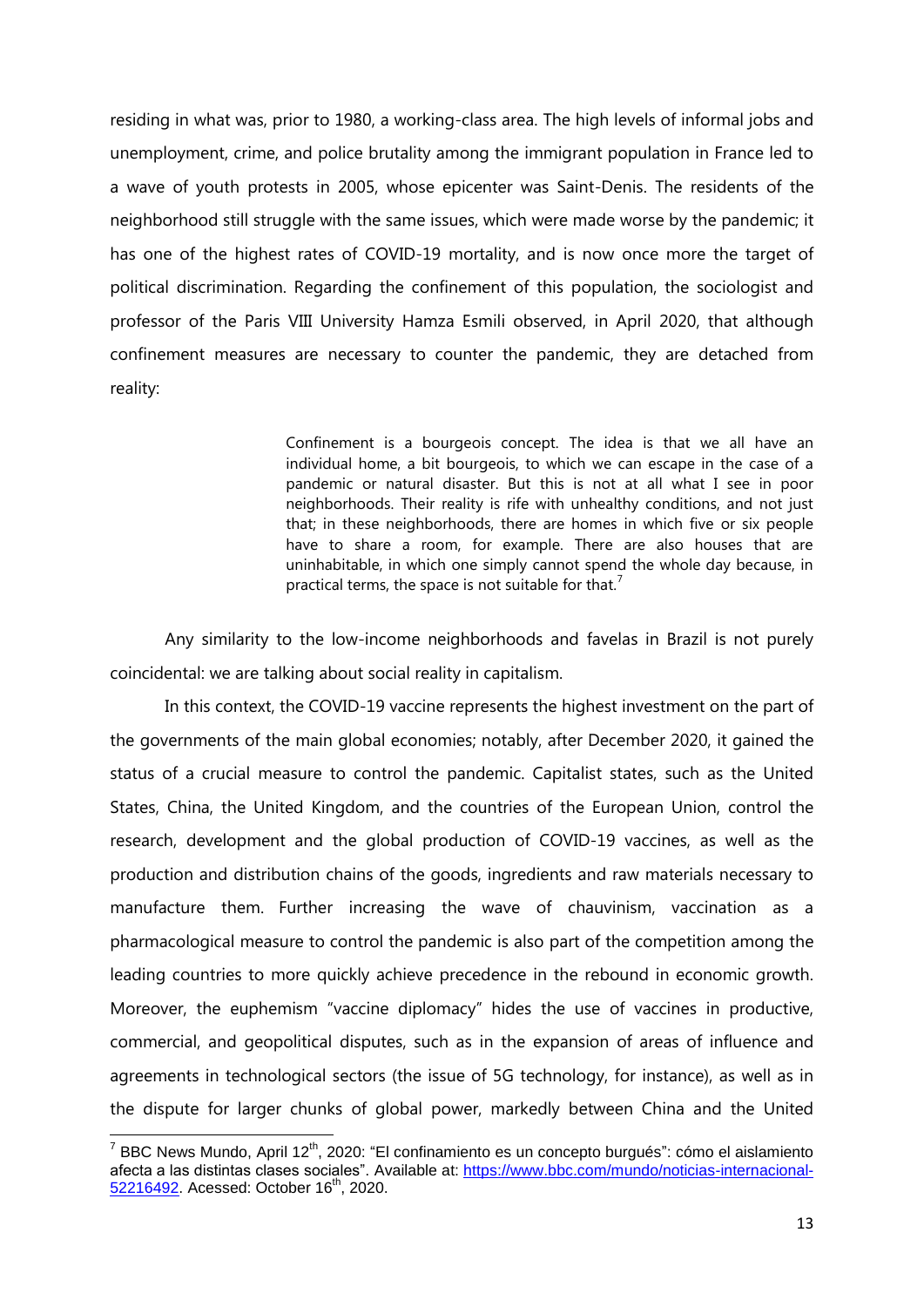States. The same situation that occurred during the 2009 H1N1 pandemic is now replayed in a larger scale, with fiercer interstate relationships.

Public investment, from research and development to the purchase of COVID-19 vaccines, together with the protection provided by these states to the monopoly of the pharmaceutical industry on the production and distribution chains of vaccines, ensure for them the acquisition of most of the manufacturing capacity available and precedence in receiving the doses, in addition to limiting the availability and delaying the provision of vaccines or of the ingredients to manufacture them by other countries (Callaway, 2020). $8$  Up to Mav  $4^{\text{th}}$ , 2021, 769.37 million doses (or 64.6% of the 1.9 billion doses of vaccines administered worldwide) were administered in the United States (247.77 million; 20.8%), China (284.6 million; 23.9%), and Europe (237 million; 19.9%), while only 79.43 million doses (6.6% of the total) were administered in countries in South America, and 19.01 million (1.59%) in African countries.<sup>9</sup>

In addition, vaccination by itself is unlikely to be sufficient to control the pandemic, let alone in the short term, due to the unavailability of vaccines for most of the world's population, to the unequal distribution and administration of doses in different countries and even within countries, to the uncertainty regarding the efficacy of vaccines to avoid transmission, $10$  and to the emergence of variants of concern or of new, more virulent strains. Not just vaccination, but many simultaneous and combined public health measures are necessary to control and contain a virus, as we have learned from the historical example of smallpox eradication (Bhattacharya, 2010). Estimates for the United Kingdom indicate that the early lifting of public health measures, such as social distancing and the use of masks prior to full vaccination, may lead to new waves of infections and deaths by COVID-19 (Moore et al., 2021).

The vaccination campaign is not free from inequalities, class cleavages, and sociocultural stratifications based on class. This can be observed in Washington, D.C., the

l

 $8$  Oxfam International. Small group of rich nations have bought up more than half the future supply of leading COVID-19 vaccine contenders. September 17<sup>th</sup> , 2020. Available at: https://www.oxfam.org/en/press-releases/small-group-rich-nations-have-bought-more-half-futuresupply-leading-covid-19. Accessed: May 4<sup>th</sup>, 2021.

<sup>9</sup> Our World in Data. Coronavirus (COVID-19) Vaccinations. Available at: https://ourworldindata.org/covid-vaccinations. Accessed: May 5<sup>th</sup>, 2021.

<sup>&</sup>lt;sup>10</sup> Harris et al. (April 28<sup>th</sup>, 2021). Impact of Vaccination on Household Transmission of SARS-COV-2 in England. Pre-print downloaded on April 29<sup>th</sup> from:  $d$ ownloaded on April  $29<sup>th</sup>$  from: https://khub.net/documents/135939561/390853656/Impact+of+vaccination+on+household+transmissi on+of+SARS-COV-2+in+England.pdf/35bf4bb1-6ade-d3eb-a39e-9c9b25a8122a.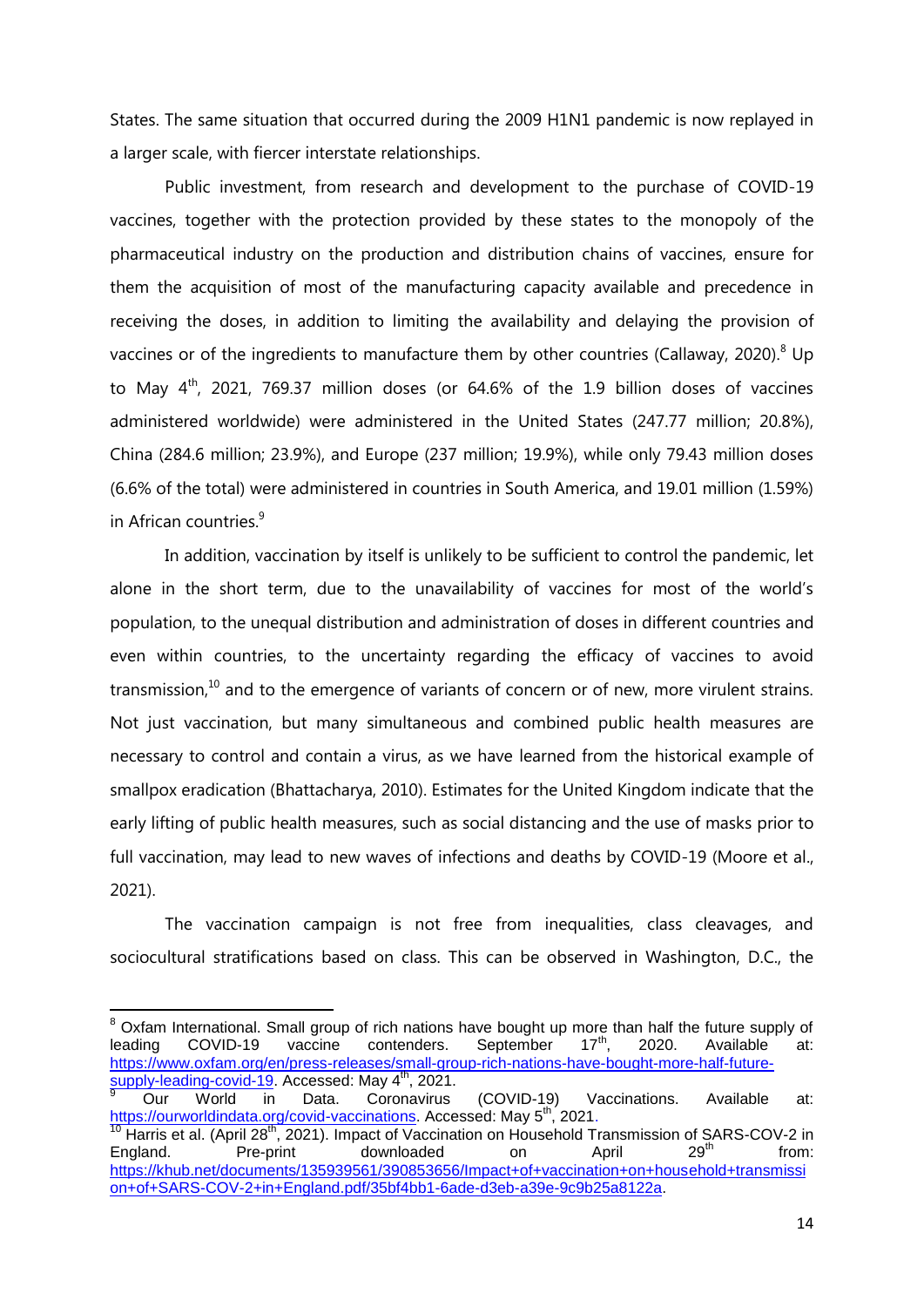capital of the United States and the political center of capitalism: considering the same age group and the same period of vaccine administration, the vaccination rates were lower in the poorer areas (where most of the residents are black and from the working class, being the groups most affected by the pandemic), than in high-income areas.

This leads us to the role played by scientific knowledge in the clarification of the phenomena pertaining to the pandemic. Different scientists have raised their voices against the reductionist view of knowledge and the simplifying manner in which the actions to counter the pandemic are conducted. Richard Horton (2020), editor-in-chief of the prestigious scientific journal *The Lancet*, criticized the oversimplification contained in the idea of the risk of illness and death associated to comorbidities to highlight the interaction between the COVID-19 virus and noncommunicable diseases in the social and environmental context marked by "deep social inequalities". We should therefore be talking not about a pandemic, but about a syndemic, a neologism that combines synergy and pandemic, introduced by medical anthropologists (Singer; Clair, 2003) to explain the interaction mentioned by Horton (2020).

At the root of the intrinsic aspect of difficulty pertaining to the scientific field lies the reductionist approach historically supported by science, especially health sciences, isolating biological aspects from social aspects, and always leaning towards specialization. By contrast, we should aim to approach the phenomena regarding the pandemic based on the complexity, that is, on the actual and historical totality of the phenomena under study, considering different levels of determination and overdetermination, or conditioning and their diversity, such as pointed by Richard Levins (2000; 2016) and developed by Wallace (2020).

However, the establishment persists. And, in spite of all evidence to the contrary, the monopolistic interests of the health care industry and the biomedical perspective prevail. Maybe this is the reason why the editor-in-chief of *The Lancet* has made such a categorical declaration:

> [...] no matter how effective a treatment or protective a vaccine, the pursuit of a purely biomedical solution to COVID-19 will fail. (Horton, 2020)

Even with vaccination, the pandemic is likely to linger, and there is no clear evidence that it will be overcome in the immediate future. Thus, the dynamics of the pandemic implies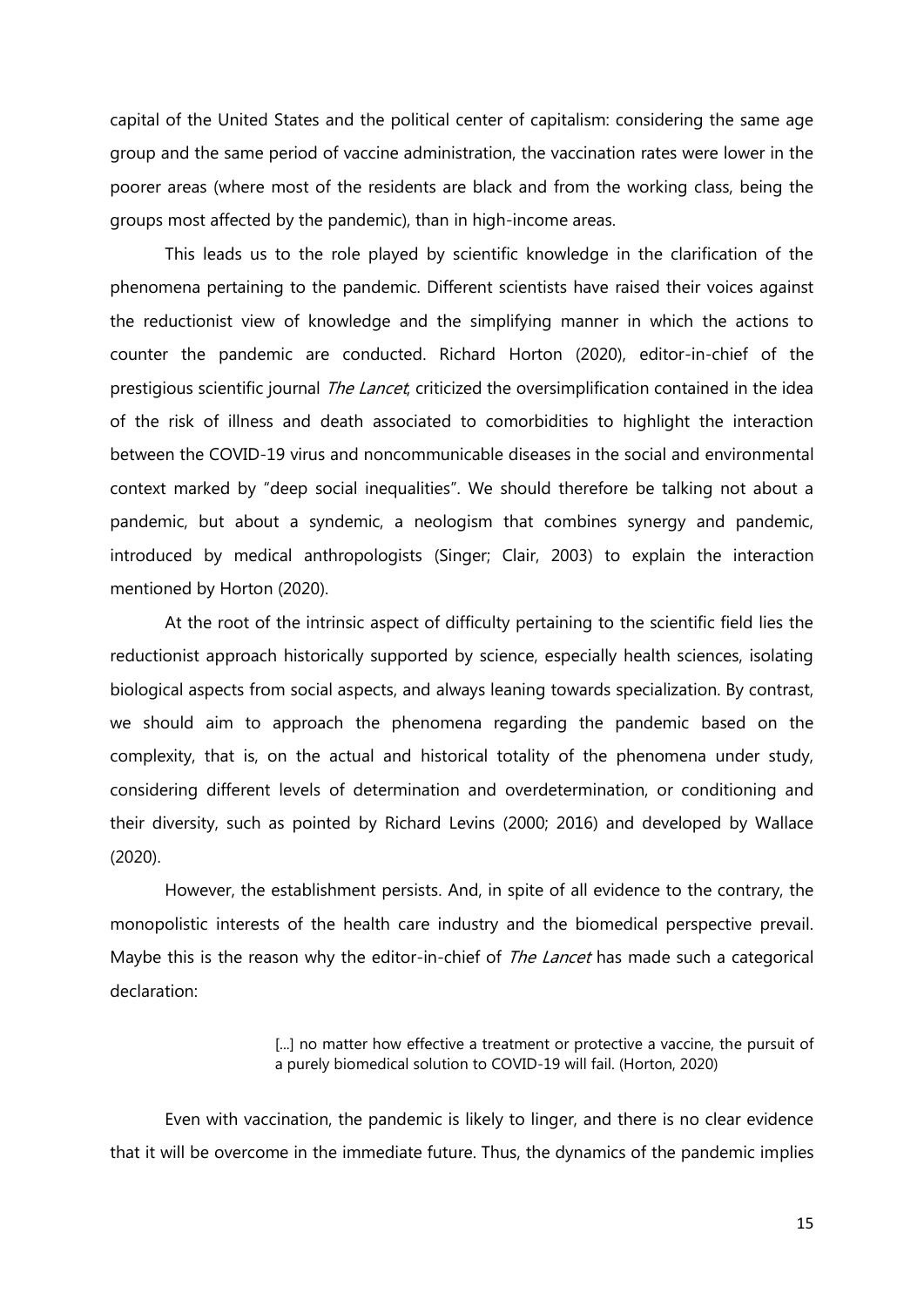that economic activities should be subjected to tighter or looser restrictions and interruptions. And the continuity of labor activities in more restricted conditions is a way of assessing productivity. The prolongation of the pandemic, or the pandemic as "the new normal", means the bourgeoisie must learn to exploit the workforce in this indefinite and perennial context.

# **Pandemic, economy, and politics: the Brazilian case**

In Brazil, the federal government declared the new coronavirus pandemic a Public Health Emergency of National Concern on February  $3<sup>rd</sup>$ , 2020. Up to the date this article was concluded (May  $18<sup>th</sup>$ , 2021), the statistics regarding COVID-19 in Brazil showed a pattern of evolution from the first case, confirmed on February 26<sup>th</sup>, 2020, and the first death, on March  $12^{th}$ , 2020, to 15,735,485 people infected and 439,379 deaths.

The determination of this social tragedy is outlined in the history of the unequal and combined development of capitalism in Brazil, and it is characterized by the reproduction of the acute public health situation, especially regarding the working class, which was worsened in the past decades and manifested from the perspective of healthcare in the epidemics of dengue fever, zika, chikungunya, yellow fever, tuberculosis (Koch's bacillus, KB), and noncommunicable chronic diseases, as well as by the measures adopted (or not) by the federal, state and municipal governments and by companies. The same characteristics are present in the current pandemic.

Our focus on this topic lies on the analysis of the dynamics and of the challenges faced by workers in the current context, which is determined, from the governmental point of view, by the course of the pandemic.

Denial of the pandemic was assumed as a policy by the federal government. On March 16<sup>th</sup>, President Jair Bolsonaro made a revealing statement in an interview to Rádio Band: "If the economy sinks, Brazil sinks". "If the economy sinks, the government is over. There is a power dispute there". This last statement reveals his intention to blame the economic crisis on the measures to restrict activities adopted that same month by state and municipal governments, at a time when these regions were the main focuses of the epidemic in the country (São Paulo, Rio de Janeiro, Fortaleza, and Manaus).

Although the federal government initially adopted legal measures to counter this public health emergency, such as "isolation" and "quarantine", included in Decree no. 10,212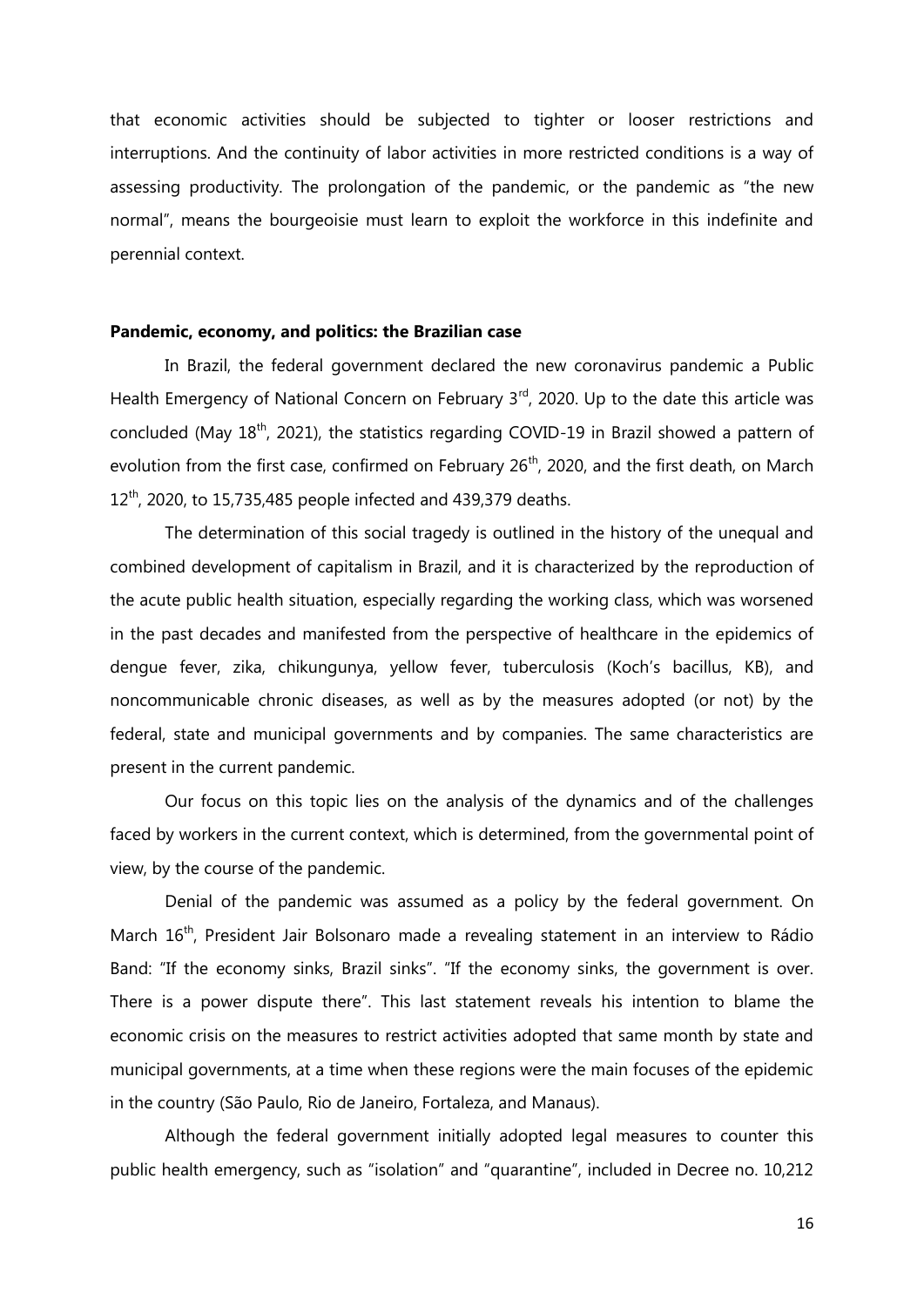of January 30<sup>th</sup>, 2020, and in Law no. 13,979 of February  $6<sup>th</sup>$ , 2020, it refused to coordinate a national response in tandem with states and municipalities. On the contrary: the federal government opposed the actions to restrict circulation and contain the virus.

Even the Brazilian Minister of Health at the time, Luiz Henrique Mandetta, who, at first, publicly defended the recommendations of the WHO to "flatten the epidemic curve", such as the social distancing implemented by states and municipalities, began to support the relaxation of these rules as early as April 2020, at a time of full expansion of COVID-19 in these regions (Aquino et al., 2020). The recommendation to loosen and lift social distancing based on the criteria defined on April 6<sup>th</sup> by the Ministry of Health is limited to the capacity of health services, ICU beds in particular, without considering indicators of epidemiological surveillance, such as COVID-19 transmission rates (Trs), the ability to perform diagnostic testing, the isolation of diseased individuals and quarantine of their contacts, and the evolution of cases and deaths in each part of the country (ibid.).

The problem is that the capacity of health services was also used as the defining criterion for the plans to fight the pandemic launched by state and municipal governments, including elected officials involved in a public clash with the federal government regarding the adoption of pandemic control measures. Let us examine, for example, the "São Paulo Plan" launched by the state government in late May 2020. The measures of restriction or authorization regarding the operation of shops and services, according to the region's classification, are defined in terms of the average occupation rates of ICU beds for COVID-19 patients, the number of new hospitalizations, and the number of deaths. Therefore, the capacity of the health care services is assessed only in terms of the number of hospitals. These measures do not consider indicators of epidemiological surveillance, nor do they mention the work of primary health care services, community health agents, and the entire network of the Brazilian Unified Health System (Sistema Único de Saúde, SUS, in the Portuguese acronym), further weakening the already insufficient actions of surveillance in health.

In the plans issued by the government, restriction measures such as social distancing do not intend to effectively control the pandemic, but only to monitor the availability of health services (hospital beds). Even then, the relaxation of these flimsy and insufficient restrictive measures has been put into practice despite the high rate of occupancy of hospital beds exclusive for COVID-19 patients.

17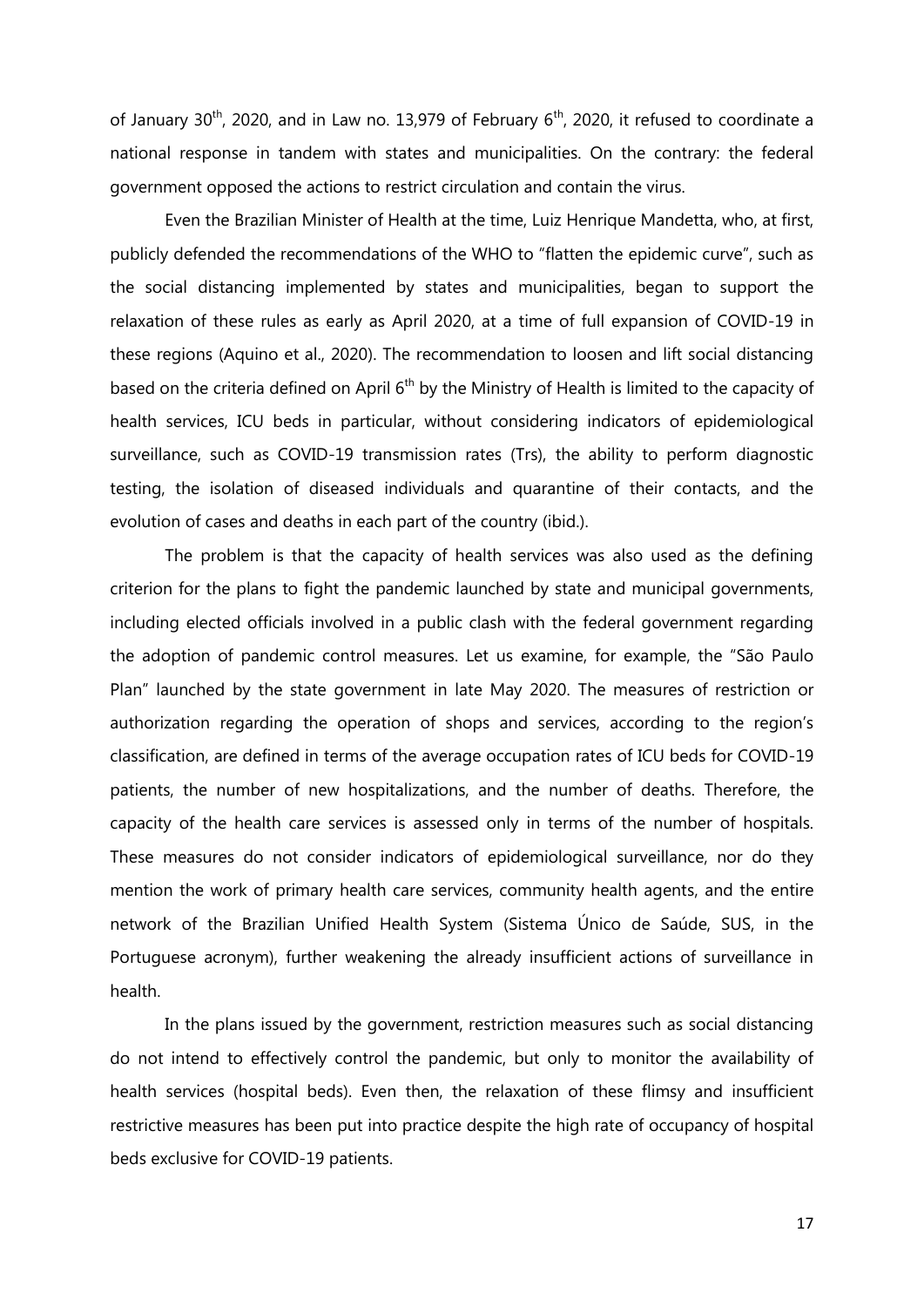These indicators and criteria adopted in government plans make it possible to relax and then lift restriction measures, even while the pandemic is still widespread, that is, prior to a sustained and ongoing decrease in the rate of viral transmission, and a decrease in the daily rate of new cases and deaths at least for a few weeks, maintaining these indicators at very high levels.

This is what we have observed during the first wave of COVID-19 in the country. The curve of deaths reached a plateau close to 1 thousand per day in moving average (7 days) between the end of May and August 2020. After a drop to a little more than 300 deaths per day, the moving average of deaths once again began to rise in November, prompting a second wave before the first one was fully over. In mid-January 2021, the moving average once again exceeded 1 thousand deaths per day, a level that was maintained for 118 consecutive days, up to the conclusion of this article (May  $18<sup>th</sup>$ , 2021). On March  $16<sup>th</sup>$ , 2021, the moving average exceeded 2 thousand deaths per day and reached a peak of 3,125 deaths on April  $12<sup>th</sup>$ , remaining above 2 thousand deaths per day for 55 consecutive days. In Brazil, the number of deaths by COVID-19 only in the first 4 months (195,949 deaths between January  $1^{st}$  and April 25<sup>th</sup>) of 2021 exceeded the same number for the whole year of 2020 (194,976 deaths).

Moreover, researchers warn of the possibility of an even more serious public health crisis as the rates of transmission, positive tests, new cases, hospitalizations, and deaths remain high. $11$  Estimates made by national and international researchers considering the vaccination rollout project a new peak of deaths due to COVID-19 in the second half of 2021.<sup>12</sup>

Vaccination in the country began on January  $17<sup>th</sup>$ , 2021, and has not yet succeeded (and most likely will not, in the short term) in containing the accelerated rates of cases, hospitalizations and deaths in a considerable way. This makes it even more important to maintain social distancing measures, especially considering the uncertainty regarding the fulfillment of deadlines for the delivery of ingredients for the internal production of vaccine

j

Fiocruz. Observatório Covid-19. Special Newsletter, May 13<sup>th</sup>, 2021. Available at: [https://portal.fiocruz.br/sites/portal.fiocruz.br/files/documentos/boletim\\_covid\\_extraordinario\\_maio\\_202](https://portal.fiocruz.br/sites/portal.fiocruz.br/files/documentos/boletim_covid_extraordinario_maio_2021.pdf) [1.pdf.](https://portal.fiocruz.br/sites/portal.fiocruz.br/files/documentos/boletim_covid_extraordinario_maio_2021.pdf) Accessed: May 18<sup>th</sup>, 2021.

<sup>12</sup> Institute for Health Metrics and Evaluation. University of Washington. *COVID-19 Results Briefing – Brazil*. May 6<sup>th</sup>, 2021. Available at: http://www.healthdata.org/sites/default/files/files/Projects/COVID/2021/135\_briefing\_Brazil\_17.pdf. Accessed: May 19<sup>th</sup>, 2021.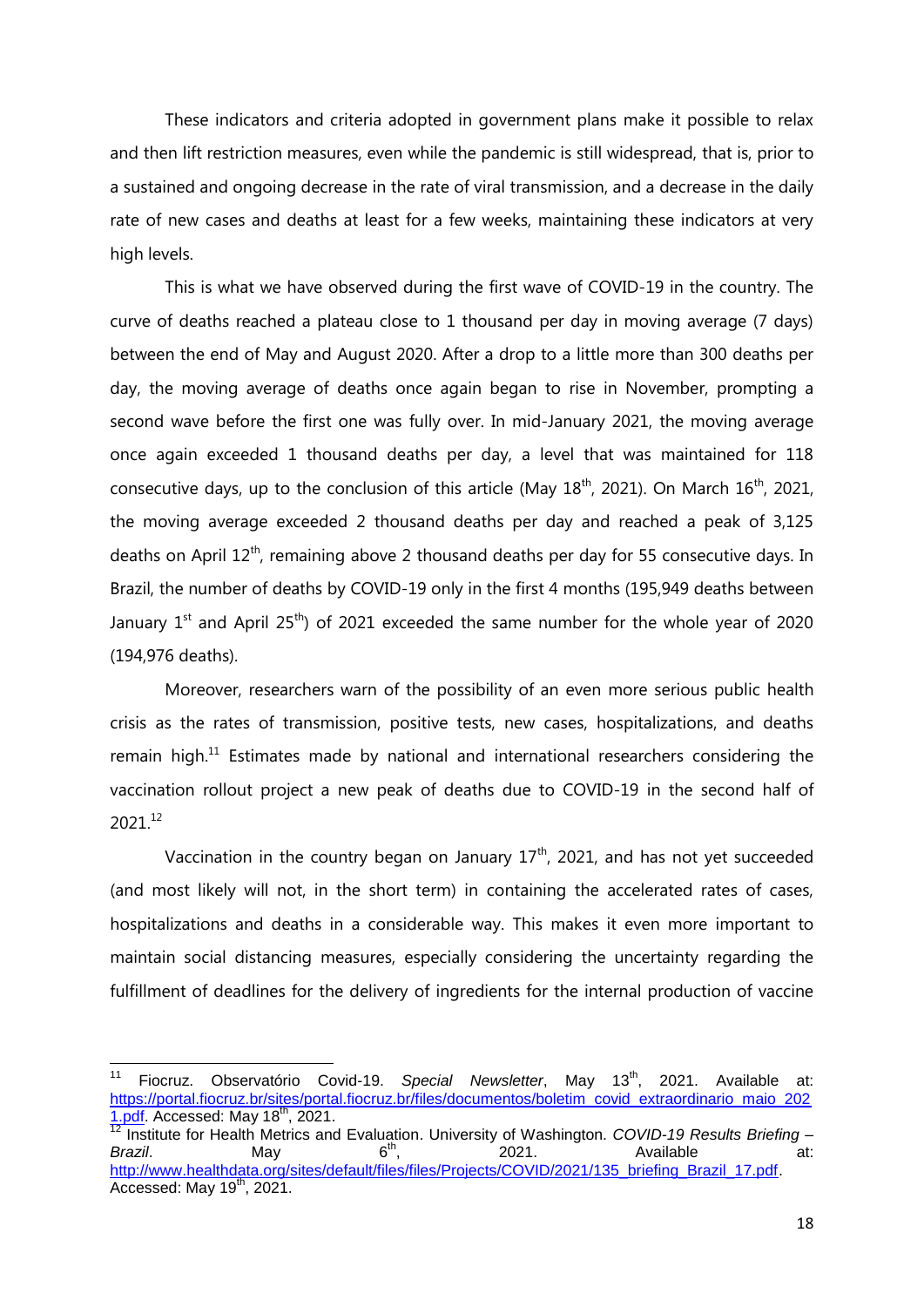doses, for the acquisition and arrival of vaccines from foreign manufacturers, vaccination rollout, duration of immunity, and the appearance of variants of concern.

Social inequality and socio-cultural stratifications based on class also characterize the COVID-19 vaccination campaign in the country. The age group criterion adopted to define priority groups for vaccination fails to consider the context of the conditions of life, work, housing, and use of public transportation. Therefore, it prioritizes older segments of the bourgeoisie and petite bourgeoisie, people less exposed to the virus and with better conditions to protect themselves when compared with groups that are more exposed and fall ill and die more often – markedly, the immense mass of workers and the proletarianized population in peripheral and low-income neighborhoods. In Belo Horizonte, capital city of the state of Minas Gerais, mortality due to COVID-19 in 2020 among the elderly aged 75 years or older was of 409 deaths per 100 thousand in areas of low social vulnerability, but it reached 874 deaths per 100 thousand inhabitants in highly-vulnerable areas. Regarding the age group between 40 and 59 years living in these 2 different areas, this rate jumps from 12 (low social vulnerability) to 56 (high social vulnerability) deaths per 100 thousand inhabitants (Passos et al., 2021). A similar result was found in a study performed in the state of São Paulo: the probability of being hospitalized and dying is higher among patients who live in poorer areas when compared with inhabitants of richer neighborhoods (Li et al., 2021). In lowincome areas, such as shantytowns, where there is a lower concentration of elderly people when compared with high-income neighborhoods, it is practically impossible to practice social distancing, especially for long periods of time, due to the need to go out to work using public transportation, the precarious living quarters, the higher rate of comorbidities, and the lower access to health services (ibid.; Passos et al., 2021). Therefore, the rate of vaccination in the high-income areas of the city of São Paulo can be twice as high or, considering only age as a criterion, even five times higher than those recorded in poorer regions (Marino et al., 2021).

Vaccination is considered the silver bullet against COVID-19, especially by the press, by the government, and even by a significant part of researchers (Guimarães, 2020). By the end of 2020 in particular, the prevailing political clash reported in the main media outlets, especially regarding state governors against the federal government, shifted from quarantine and social distancing measures to vaccination.

19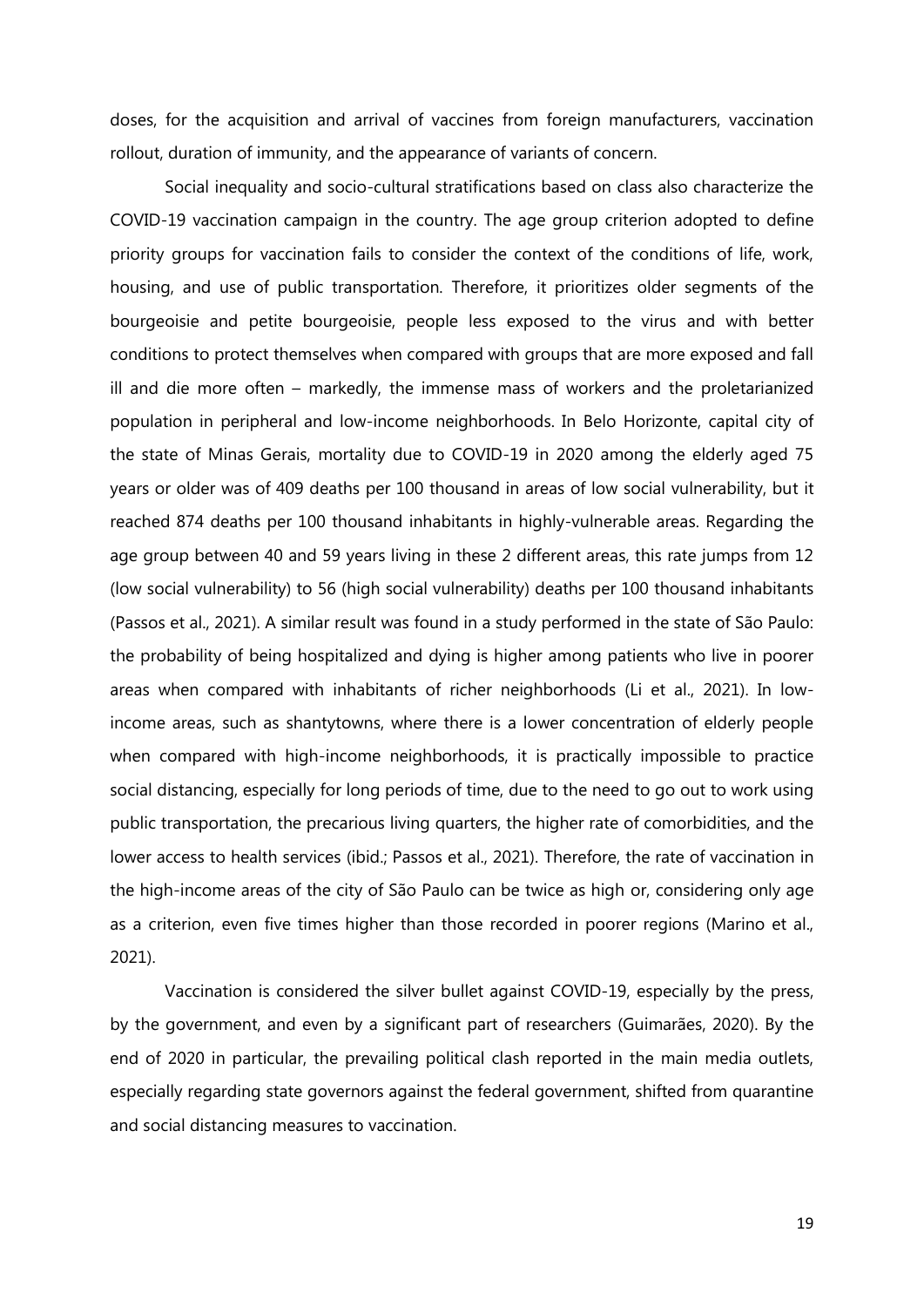Although the pandemic worsened in 2021, with widespread and uncontrolled viral transmission throughout the country, its control continued to be seen by President Jair Bolsonaro as an exaggeration, as it would compromise economic growth. This has motivated several manifestations on his part, with the intention of issuing a decree or filing a case in the Supreme Court against the restrictive measures adopted by the states.

In turn, restrictive measures were adopted late in states and municipalities; they were also more relaxed, lifted prematurely, and were less effective in terms of increasing social distancing and reducing the circulation of people when compared with the (insufficient) social distancing implemented in March/April 2020. Thus, the intensification of the pandemic had milder effects on economic activity, and the financial market positively updated its estimates for GDP growth in 2021, highlighting the perspective of recovery of metallurgical, chemical, and pharmaceutical industries.

It should be pointed out that the "São Paulo Plan", even during its "emergency phase", which was more severe and restrictive, activities such as industry, construction, hotels, car rentals, street markets, and newsstands remained open. Together, the industry and construction sectors account for 22.38% of all employed workers in the state of São Paulo.

Industry and other production activities are crucial for capitalist accumulation. During the pandemic, keeping production adjusted to the dynamics of capital accumulation means, for companies, establishing an intermittence between moments of higher or lower acceleration and eventual stagnation due to supplier disruptions in one or more links of the GVCs. Restriction measures, with the partial and intermittent interruption in certain sectors of commerce and services, affect economic growth, but do not interrupt the process of valorization. In production, the workforce creates the surplus value appropriated and concentrated by capitalists, with later circulation and distribution among the fractions of capital (such as the financial, commercial, and service sectors) and the State by means of fees, taxes, and contributions.

However, allowing production to continue results in the propagation of the disease in the workplace and its expansion into the community, such as what happened with the meat industry (processing plants).

The workers of this sector are facing an intensification of exploitation, with an increase in production during the pandemic: a more intense workflow, employers kept clumped in slaughter lines and in meat processing lines, in closed spaces (under cold temperatures, with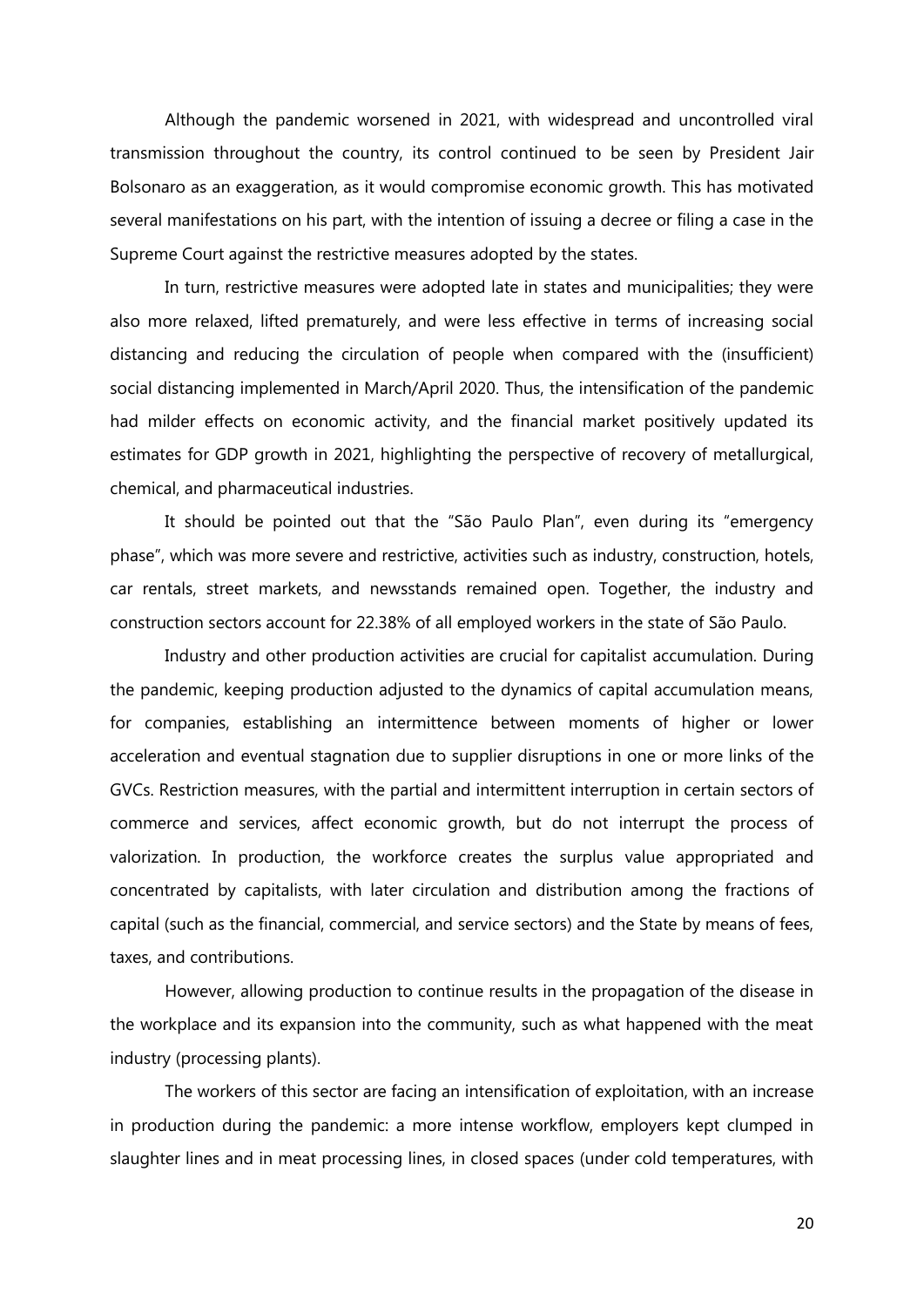low rates of air renewal), all of which favors viral transmission. With a high turnover and the use of migrant employees, the meat processing plants seek workers in surrounding towns, therefore becoming a "diffusion center for COVID-19" (Heck et al., 2020). In addition to being responsible for transmitting the virus to workers and their families in the towns where the company headquarters are located, meat processing plants cause the pandemic to advance into the countryside, to a network of small towns connected to these plants (ibid.). By late May 2020, workers at meat processing plants comprised 1/3 of COVID-19 cases in the state of Rio Grande do Sul. Then, 28 out of the 30 municipalities with the highest number of cases of the disease in the state were either the locations of the headquarters or the hometowns of the workers of these companies.<sup>13</sup>

# **The demands of capital regarding the workers' struggle**

 $\overline{\phantom{a}}$ 

With the interdependence of the pandemic and the economy, our analysis should focus on the demands of capital regarding the workers' struggle. As aforementioned, control of the pandemic was rejected by the President because it would jeopardize the economic growth supposedly made possible by the reforms he had proposed. And the restriction measures, such as those adopted in March and April 2020 by state and municipal governments, certainly help obscure the lack of economic growth (stagnation between 2017 and 2019, after the country's largest recession, in 2015-2016); at the same time, they justify the imposition of measures by the government and the companies to intensify worker exploitation and reduce social rights under the euphemism of protecting jobs.

This is what is expressed by Executive Orders nos. 92/2020 and 936/2020. The former stimulates individual agreements, remote work regardless of the existence of individual or collective agreements, the widespread use of banked hours, the suspension of demands regarding safety and health in the workplace, and the possibility of extending working days for health care workers. The latter institutes a reduction in wages in correspondence with the shorter working days, by 25, 50 or 70%, and the termination of employment contracts by companies. These two Executive Orders issued by the executive branch, approved by Congress and sanctioned by the Supreme Court, just like the validation of individual agreements between companies and workers, suggest a unified action between the branches

 $13$  A similar scenario can be observed in countries such as the United States. Jessica Lussenhop. Coronavirus at Smithfield pork plant: The untold story of America's biggest outbreak. *BBC News*, April 17<sup>th</sup>, 2020. Available at: https://www.bbc.com/news/world-us-canada-52311877. Accessed: April 23<sup>rd</sup>, 2020.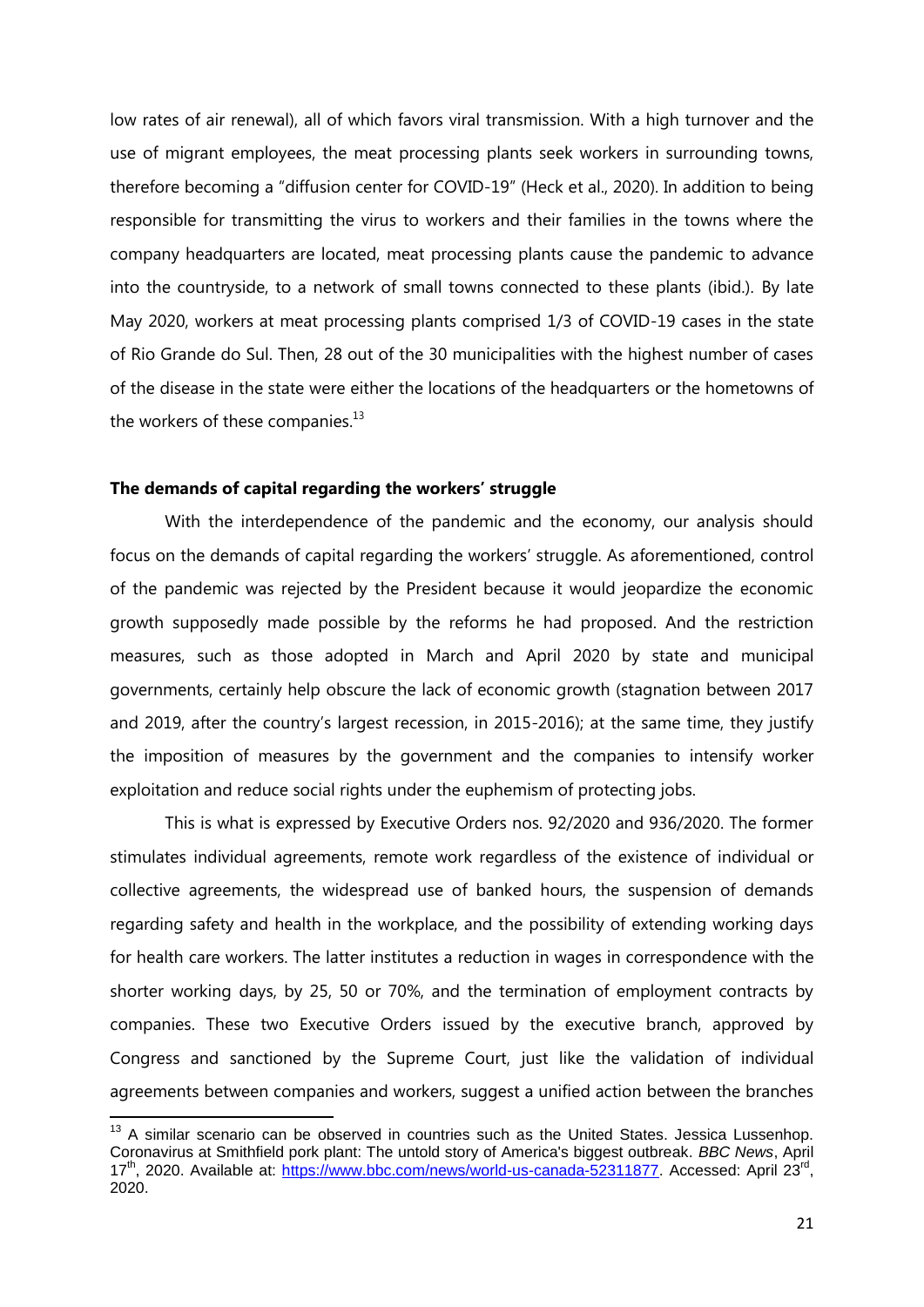of government. These two Executive Orders, which complement the labor reform approved during the Temer government (Law no. 13,467, of July 13<sup>th</sup>, 2017), were reissued in April 2021, by means of Executive Orders nos. 1,046, and 1,045 respectively.

Between April and December 2020, agreements that featured a reduction in wages and in working hours, as well as those featuring the termination of employment contracts, affected 9.8 million workers, almost 1/3 of the country's 30.6 million (the average for 2020) workers employed under contracts regulated by the Brazilian Consolidation of Labor Laws (henceforth, CLL workers).

Some years ago, the agreements for the termination of employment contracts, the socalled lay-offs, which can also include all or part of the active employees in a company, and the agreements with a reduction in wages and working hours, are part of the reality of workers, especially of those in the automotive industry. As in the 2015-2016 recession, but now in a markedly larger scope in terms of the sectors and workers involved, the implementation of these agreements in the context of the pandemic and of the economic crisis enables companies to assess work productivity, the gaps in the production process in terms of extraction of surplus value, and to identify areas or positions of efficiency/inefficiency, which will define the number of workers to be hired/fired in the future (Eberhardt; Pina; Stotz, 2019). Implementing these measures expands the freedom of companies regarding production and workforce management, that is: the use of working hours and of the number of employees per day during the week, combined with overtime banks or overtime pay, according to abrupt fluctuations deriving from the sudden interruption or speedy resumption of production, such as it occurred during the pandemic.

The subjection of the workers to this dynamic with "lessons" to improve productivity is remarkable in the oil industry, which is up to now controlled in Brazil by Petrobras.

Petrobras sent 90% of its administrative employees to work from home, reduced the number of employees in teams, and increased the hours of workers in operational activities: the number of working hours at refineries and terminals increased from 8 to 12, and, on offshore platforms, 14 x 21 shifts were prolonged to 21 x 14 shifts (21 days with 12 working hours each followed by 14 days off work). Reduced personnel and longer working hours intensify work overload and favor exposure to the virus and the expansion of cases of COVID-19 among workers during the pandemic.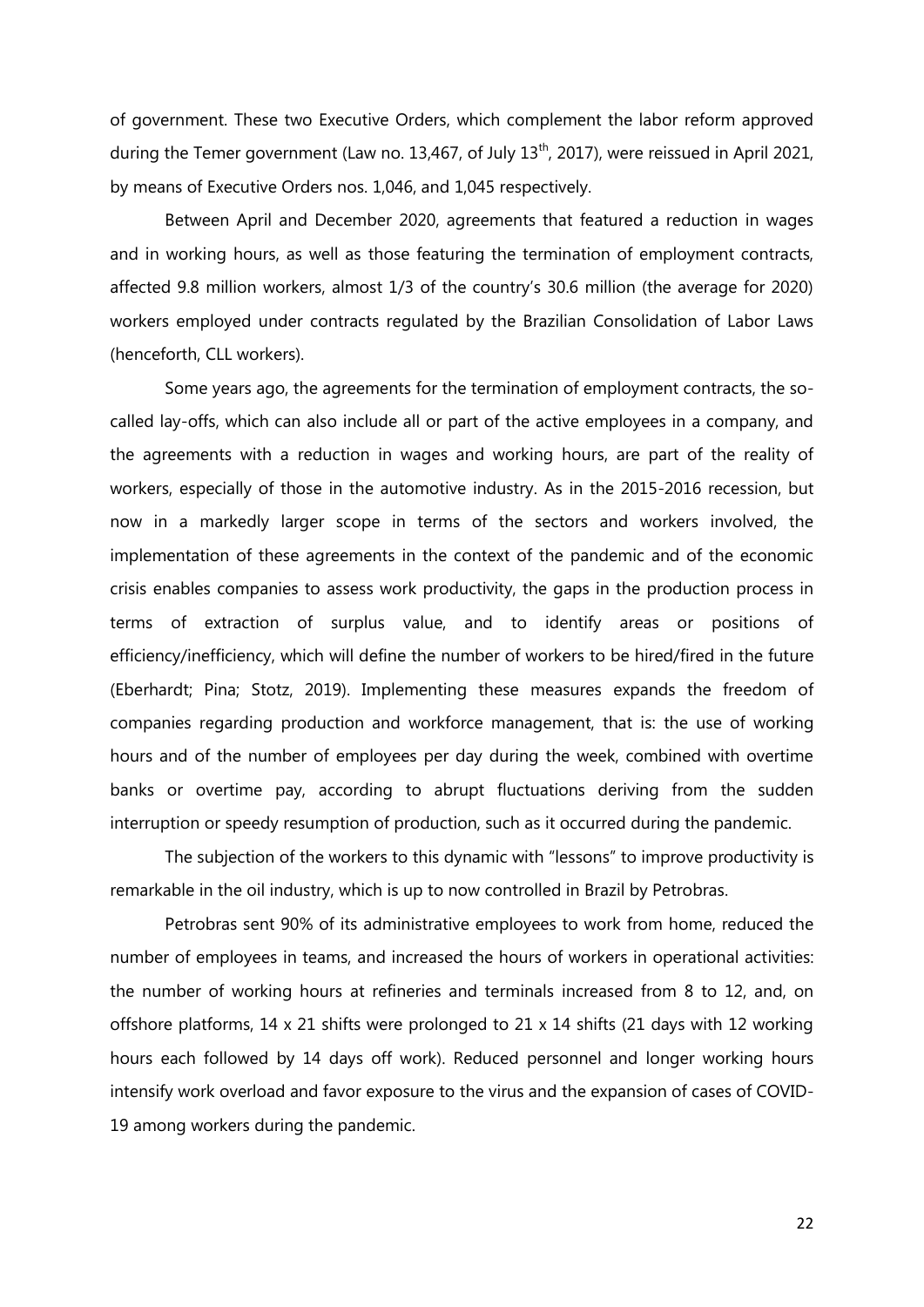The protocols adopted by the company, including testing prior to embarking on the platform, reported and questioned by oil workers unions, do not prevent the many and recurring outbreaks in operational areas. Since the beginning of the pandemic, among Petrobras workers alone, 6,498 cases of COVID-19 were reported, or 14% of the 46,416 employees, until May 3<sup>rd</sup>, 2021. Then, the incidence of cases of COVID-19 in the company was of 14 thousand cases per 100 thousand, twice the rate recorded in the country (7,032.9 per 100 thousand).

At the same time, the company increased the volume of oil extracted in 2020. The challenges faced by workers of this sector are expressed in the "positive" assessment of financial market analysts regarding the results of Petrobras, which includes the low costs of oil extraction as the amount extracted from the Pre-salt fields increases, and the profits and "lessons" of the pandemic period. In the words of Roberto Castello Branco, then president of Petrobras: "the pandemic is [...] helping speed up a strategy that was already in progress, of cost reduction and disinvestment". Among the cuts is the reduction in the number of employees and outsourced personnel: "With the experience of remote work, we can work with only 50% of the staff in the offices. This will enable us to free up entire buildings and reduce costs [with] contract renegotiations".<sup>14</sup> The revision of contracts with the companies hired by Petrobras entails salary cuts, loss of rights, and dismissal of outsourced personnel, including layoffs and no new hires for workers belonging to risk groups for COVID-19.

From the perspective of capitalists, the changes in the organization of production and work introduced or intensified during this period, far from being temporary, may become permanent and may also be extended after the pandemic. This is what is advocated by the entrepreneur associations, with an emphasis on tax cuts and, in particular, the extension of the relaxation of labor laws put in place during the pandemic. The Brazilian National Confederation of Agricultural and Livestock Farming (Confederação Nacional da Agricultura e Pecuária do Brasil, CNA, in Portuguese) stated that: "During a crisis, many things are tested, with subsequent discussions as to whether these changes will become permanent".<sup>15</sup>

 $\overline{a}$ 

<sup>&</sup>lt;sup>14</sup> InfoMoney, May 15<sup>th</sup>, 2020. Available at: [https://www.infomoney.com.br/mercados/nao-se-engane](https://www.infomoney.com.br/mercados/nao-se-engane-pelo-estrondoso-prejuizo-de-r-485-bi-resultado-da-petrobras-foi-muito-positivo-dizem-analistas/)[pelo-estrondoso-prejuizo-de-r-485-bi-resultado-da-petrobras-foi-muito-positivo-dizem-analistas/.](https://www.infomoney.com.br/mercados/nao-se-engane-pelo-estrondoso-prejuizo-de-r-485-bi-resultado-da-petrobras-foi-muito-positivo-dizem-analistas/) Accessed: May  $15^{th}$ , 2020.

<sup>15</sup> *Folha de S. Paulo*, May 7th, 2020. Available at: [https://www1.folha.uol.com.br/mercado/2020/04/empresarios-querem-manter-beneficios-do-governo](https://www1.folha.uol.com.br/mercado/2020/04/empresarios-querem-manter-beneficios-do-governo-apos-fim-da-crise-do-coronavirus.shtml)[apos-fim-da-crise-do-coronavirus.shtml.](https://www1.folha.uol.com.br/mercado/2020/04/empresarios-querem-manter-beneficios-do-governo-apos-fim-da-crise-do-coronavirus.shtml) Accessed: May 7<sup>th</sup>, 2020.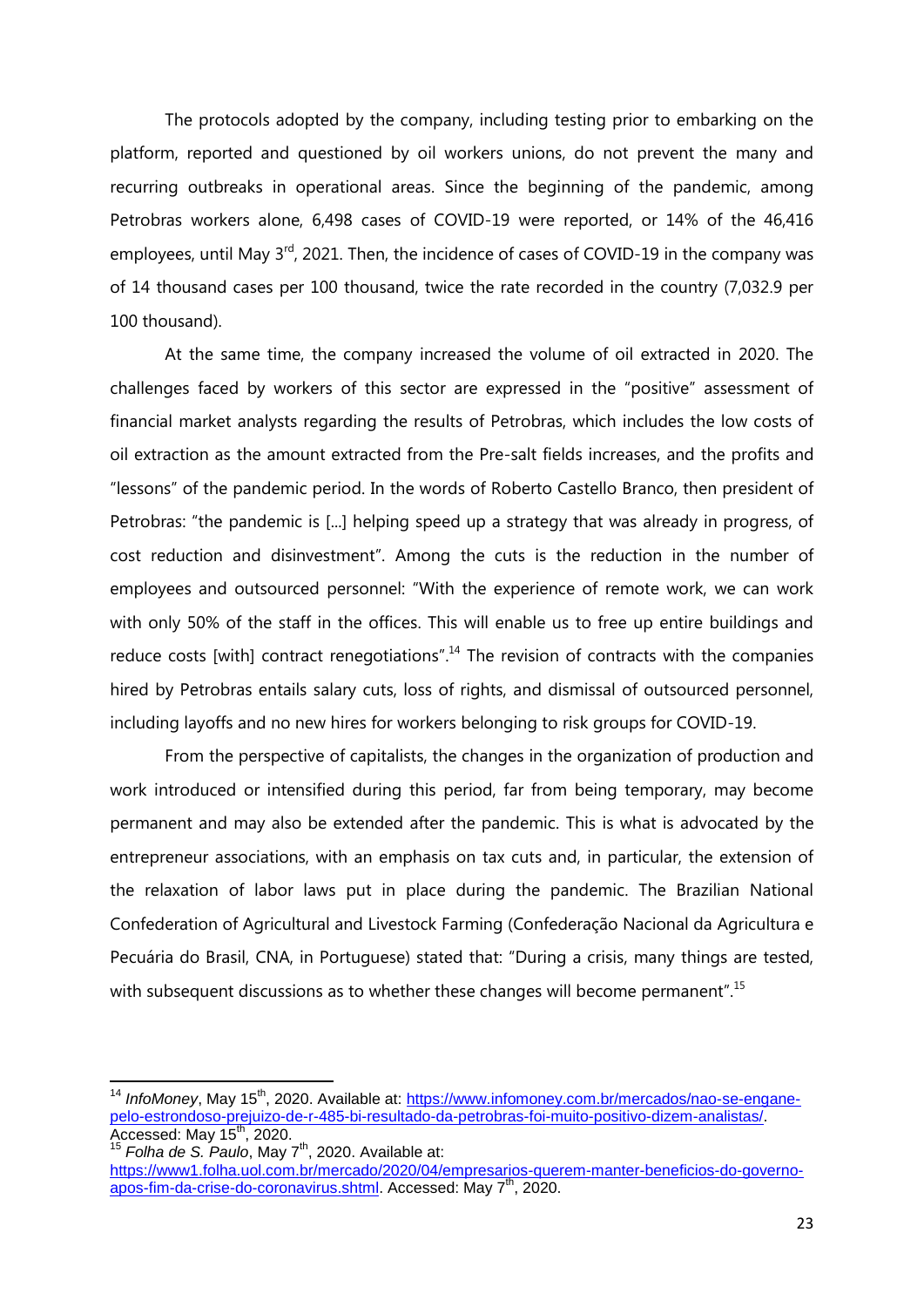This was also observed in 2020, with the increase in the share of contracts for intermittent employment among CLL workers: according to data from the Brazilian General Registry of Employed and Unemployed Workers (Cadastro Geral de Empregados e Desempregados, Caged, in Portuguese), 73.1 thousand of the 142,690 new formal jobs (hires minus layoffs) were under contracts for intermittent employment, that is, a share of 50%, in 2020, against 13.3% in 2019, and 9.4% in 2018. Intermittent employment also gains relevance in industry: two out of three workers hired in this modality in this sector work directly in factories.

The pandemic enables companies to impose individual contracts, intermittent employment contracts, cuts in salaries and in working hours, and the termination of employment contracts. Although these measures were already part of the practice of agreements in companies in certain sectors of the economy, and were later incorporated into broader legislation such as the labor reform, it was only in the current pandemic context that they were effectively expanded to all sectors.

Even more so considering the huge increase in the reserve army of labor. According to data from the Brazilian Institute of Geography and Statistics (Instituto Brasileiro de Geografia e Estatística, IBGE, in Portuguese), in the three-month period that began in december 2020 and ended in February 2021, the rate of "underemployment", which includes open unemployment, discouragement, and part of unskilled employment, reached 29.2%, or 32.6 million workers, more than double the previous record of 14.4%, or 13.8 million openly unemployed people. In the first year of the pandemic, 7.8 million people lost their jobs.

The "emergency aid" implemented by the federal government had little success in relieving the situation of this mass of unemployed or informal workers who lost their income, either totally or in part, due to the restriction in activities regarding commerce, services, and others. The government aid was initially of R\$ 600 between April and August 2020, but was reduced to half of this amount between September and December. After its discontinuation in the first months of 2021, a period of increase in the pandemic, the government resumed its distribution in April, with even more cuts: only four payments ranging from R\$ 150 to R\$ 275 each, and a reduction in the overall number of people eligible for it (about 45 million, against 67.7 million in 2020).

Thus, once again government intervention grounded on the political control of financial capital imposes fiscal austerity to the detriment of actions to counter the pandemic.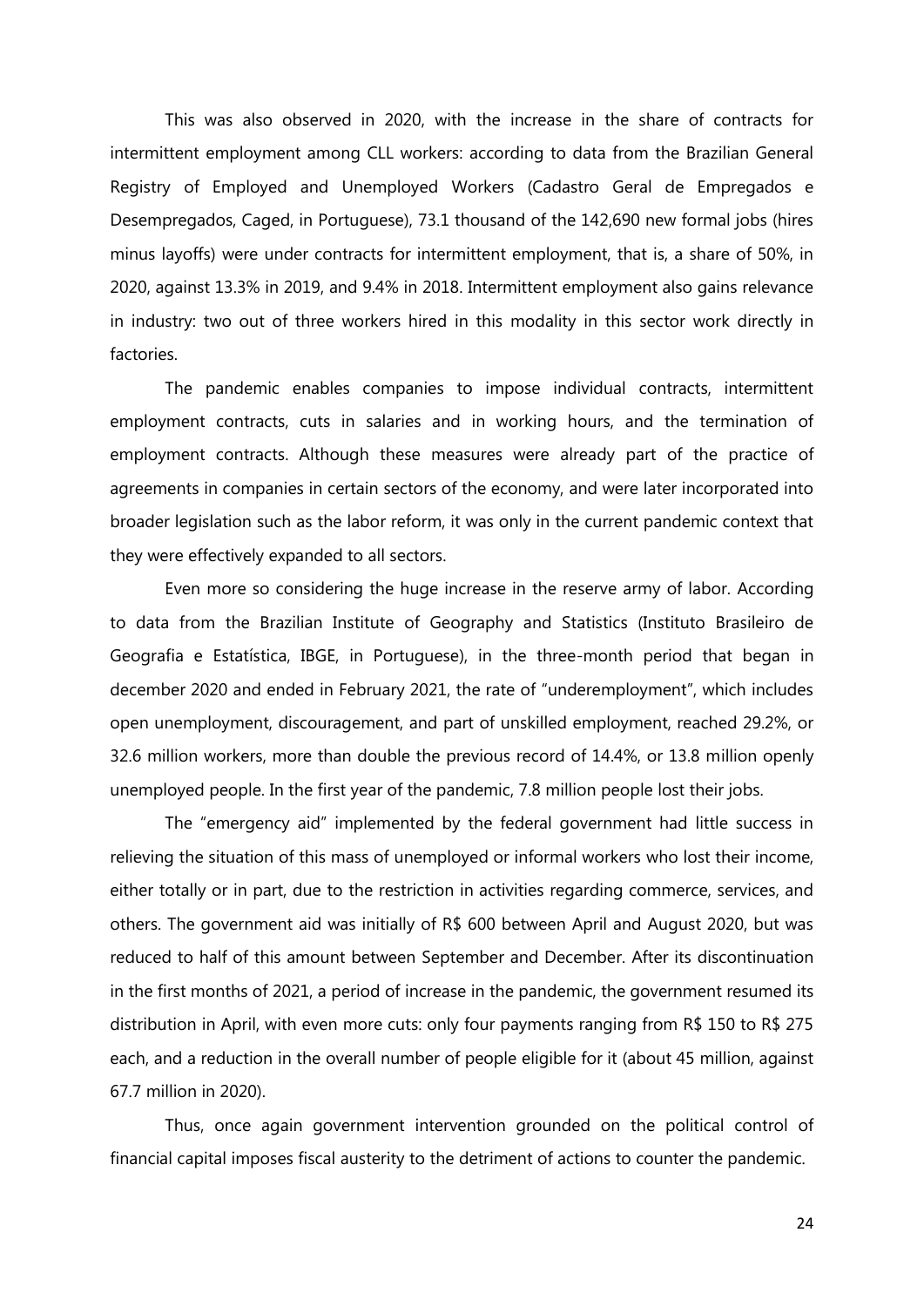This situation has led to a brutal loss in wages coupled with a rise in inflation, especially with food shortages for the mass of workers, the intensification of labor for those employed, massive unemployment, and discouragement among young people fit for work, with a dramatic scenario of absolute and relative impoverishment of the working class and increased food shortages and hunger. From the point of view of health, we know the consequence of all this: more people falling ill and dying due to all of these causes.

#### **Workers fall ill and die more due to any possible cause and to COVID-19**

Without an effective control of the pandemic by governments and companies, workers are kept in activity and in circulation, exposed to illness and death in factories and in other workplaces, in public transportation and in their own homes, frequently devoid of the conditions required to practice social isolation, as in the *favelas* and low-income neighborhoods.

Based on data from different sources regarding cases of illness and death by any possible cause and by COVID-19 among CLL or informal workers of different categories (such as the workers at meat processing plants, at the automotive industry, oil workers, gas station workers, supermarket cashiers, bus drivers, delivery app drivers, health care professionals), we have shown, in the debate articles of the *Intervozes* journal (Stotz; Pina, 2020a; 2020b) and in the note written in collaboration with researchers of the Workers' Health Research Network (Maxta et al., 2021), that the pandemic affects workers more severely, including those unemployed, than the population in general. This social condition has not been considered in the definition criteria for priority groups for COVID-19 vaccination, except for certain categories, such as health care workers.

Workers fall ill and die more due to any possible cause and to COVID-19, which reinforces the statement that COVID-19 is a work-related condition (Feliciano; Maeno; Carmo; Henriques, 2021; Maeno; Carmo, 2020).

However, the norm, within companies and the Brazilian National Social Security Institute (Instituto Nacional do Seguro Social, INSS, in Portuguese), is to disregard its relationship with work, thus keeping in line with what has been happening with other health conditions faced by workers. Of all causes, COVID-19 was the main reason the INSS granted sickness benefits in the first quarter of 2021: of the 13.259 people in leave, only 174 were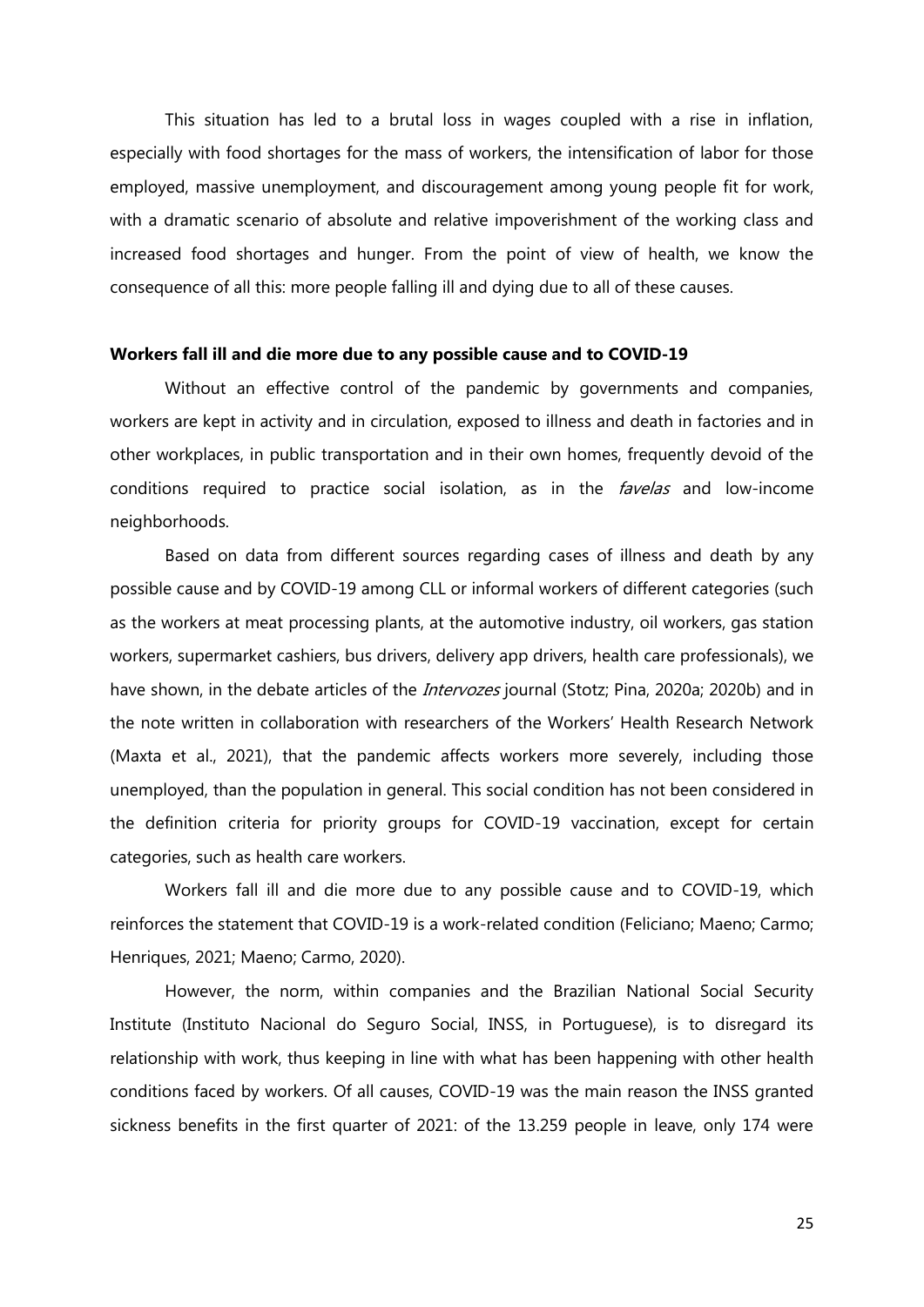considered to be caused by accidents (related to work), while 13,085 fell in the non-workrelated category.

Transmission, illness, and death by COVID-19 affect the entirety of workers and those unemployed.

Therefore, huge challenges are posed to the current organization of workers, be it in unions, associations, or in their political struggle.

#### **Feasible resistance on the part of the workers**

In our opinion, the assessment of the social and political developments that occurred during the pandemic, more than the existence of resistance movements, should consider the development of class struggles, and, therefore, of the degree of unification of these struggles, and the awareness and organization achieved by these movements in order to increase their weight in the correlation of forces among social classes.

This is what we should consider when analyzing the workers' struggle, such as the struggle of the health care workers, of those in the automotive industry, oil workers, subway workers, postal service workers, bank tellers, delivery app drivers and others. Regarding these different categories, we must shed light on the similarity of the attacks against workers by companies and the government, which enables us to grasp this context as a ruling-class offensive by the bourgeoisie against the working class, not as isolated events within each company, category, or sector. This general offensive by the bourgeoisie, in spite of the noisy clash involving the federal government and a few state governors and the Supreme Court present in the political and institutional scenario, expresses its unity of action within the State (in the context of the executive, legislative and judiciary branches of power) in their attempts to counter the workers' struggles.

In this sense, we must understand the government response to the strike of Brazilian Postal Service (Empresa Brasileira de Correios e Telégrafos, CET, in Portuguese) employees, with a rollback in rights obtained over the course of more than 30 years of struggle, expressed in the decision of the Superior Labor Court (Tribunal Superior do Trabalho, TST, in Portuguese) that extinguished 50 clauses from the collective agreement (such as reductions in overtime wages, hazard premiums, night-shift premiums, meal premiums, 180-day maternity leave, daycare benefits, and benefits for children with special needs). The TST has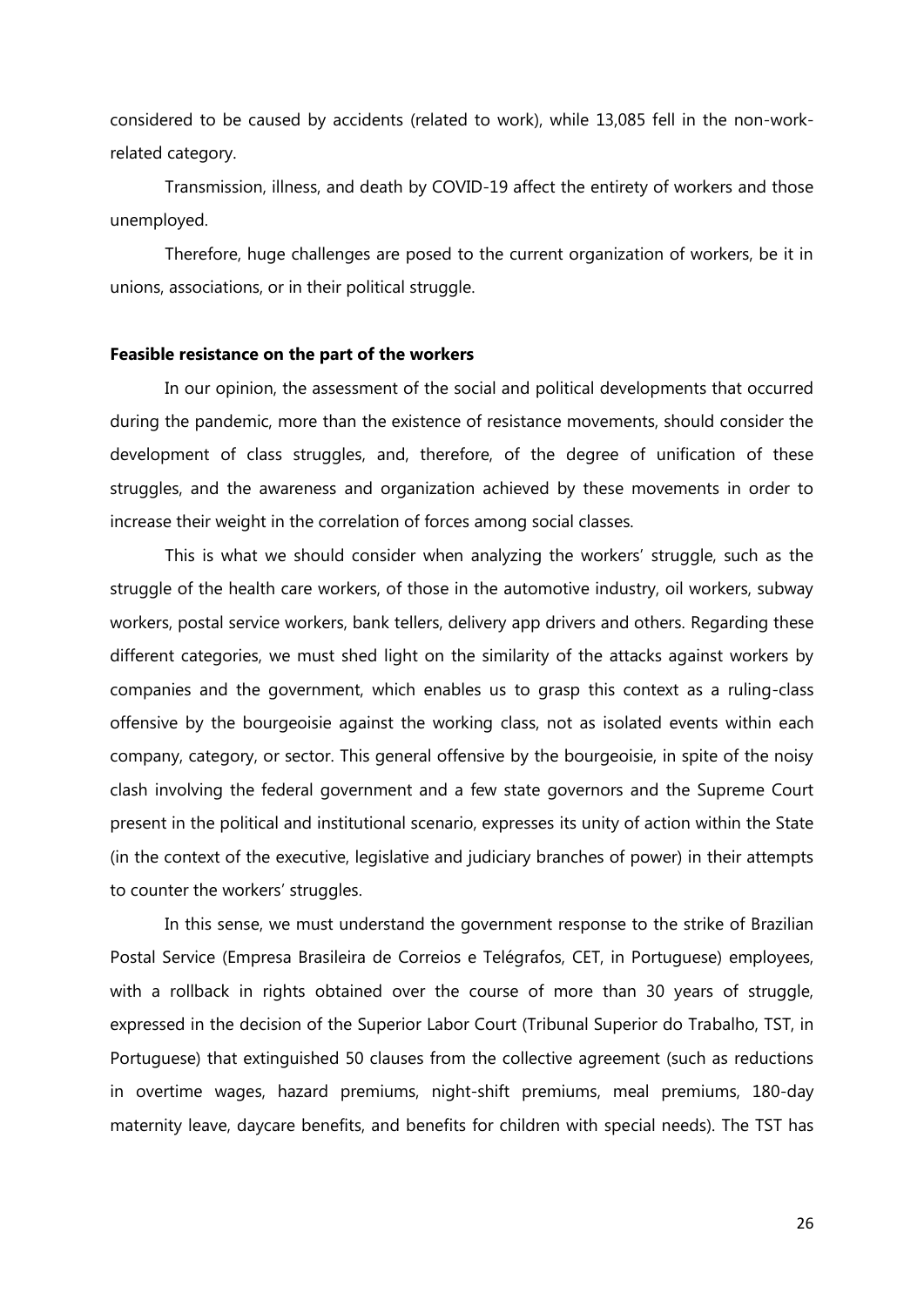approved the rollback in rights of the ECT employees over the course of the privatization process of the company conducted by the federal government.

The approval granted by the Supreme Court for the sale of Petrobras assets through the dismemberment and creation of subsidiaries, such as refineries, which were gradually incorporated into the privatization of the company, falls under the same category. If the cases of the ECT and of Petrobras seem to corroborate the understanding of the intensification of workers' exploitation as the foundation of the privatization process of state-owned companies, the interventions of the judiciary branch consolidate the long history of union protection in favor of companies, such as Supreme Court interventions on collective labor claims: validation of voluntary redundancy programs with full termination of contracts, validation of negotiations to the detriment of the law, and a series of restrictions to Union actions and obstacles to the right to strike.

Political, judicial and ideological actions are part of the bourgeois offensive against workers as a whole, in order to prevent the struggle of workers from becoming widespread, keeping these struggles segmented by company, sector, or category, especially in the context of the pandemic, with the intensification of exploitation (increased unemployment, salary cuts, termination of contracts etc.), which tends to increase the tension between capital and labor.

In addition, the fight against the pandemic, which is viewed as a global economic challenge by the World Bank and other multilateral international agencies, has been developed based on assumptions such as that of a distinction between "essential" and "nonessential" workers. This distinction, which represents a way of segmenting workers, has also guided the measures adopted over the course of the pandemic in Brazil.

It is important to point out the economic interests of fractions of capital, political disputes within the ruling class, and the ideology invested in this distinction. One of the actions of the federal government to counter the already flimsy social distancing measures implemented by state governments was to repeatedly expand the list of essential activities through many different decrees. With each update, the list includes a higher number of economic sectors and business activities, which, in turn, insist on a quicker return of economic activities, including those not listed, the so-called non-essential ones, due to the high level of connections and interdependence of these sectors.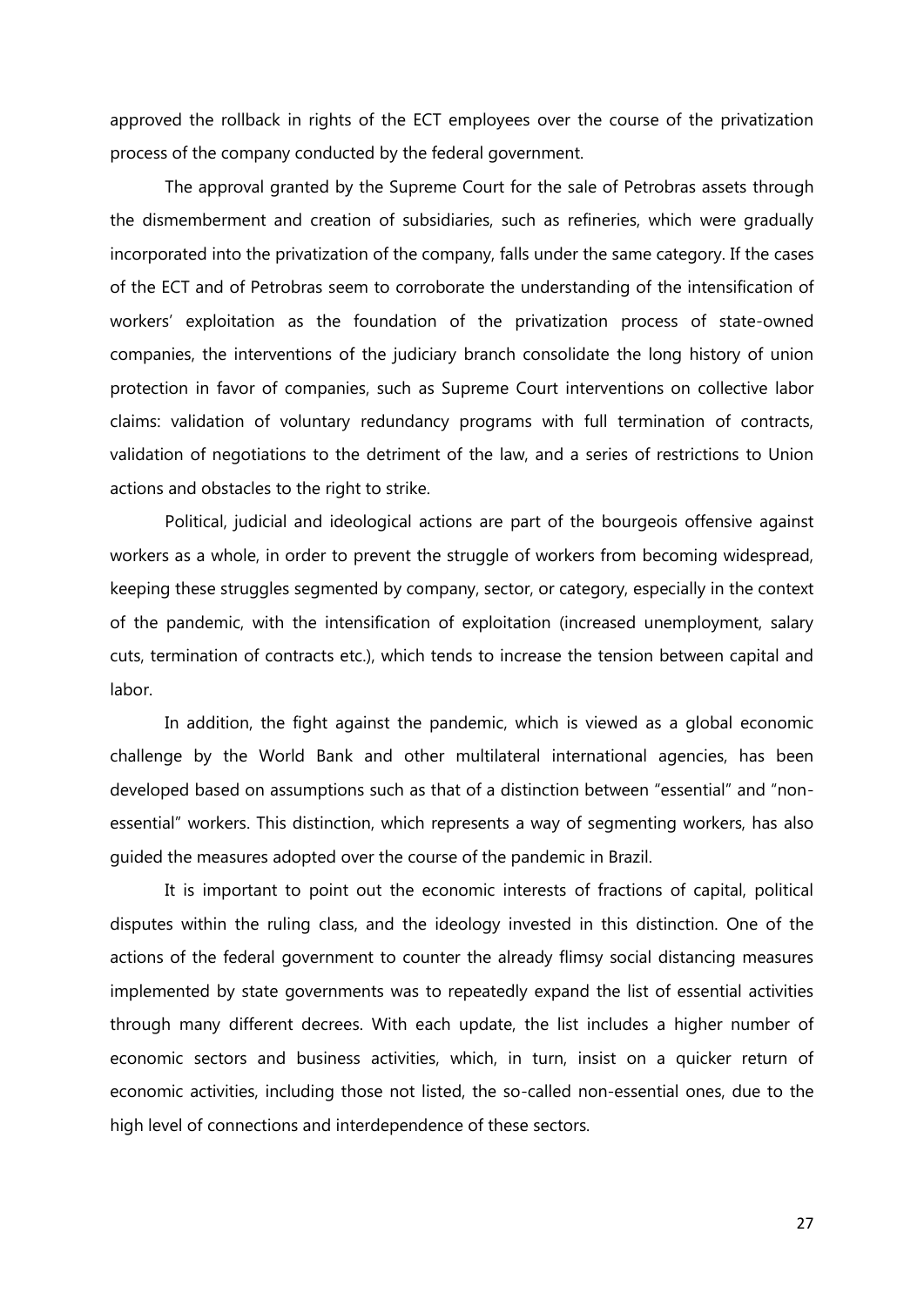Most Unions have failed to consider this context and have only followed isolated and fragmented actions of workers by company, sector, and category, as illustrated by workers' strikes in Renault-Paraná<sup>16</sup> and in ECT, which became national news, so far without any initiative to expand, spread and unify the struggles among workers as a class. The context of public health and economic crises in course reaffirms and exposes the limitations in the organization of unions, which segregate workers by company and category, without any effective initiatives to incorporate outsourced workers and the unemployed, and other impositions of the current Union structure (Pina et al., 2020). It is a long trajectory, in which the defense of this policy expresses the encroachment of bourgeois ideology in the Union movement and the acceptance of class domination and capitalist exploitation (Stotz; Pina, 2017).

The continued bourgeois offensive implies worker resistance, and, in the process, the emergence of struggles and the possibility of restoring the independent organization of workers as a class. A possibility, for instance, present in the struggle of oil workers, both formally employed and outsourced, at the Petrobras refinery in the region of the Santos Lowlands, in the state of São Paulo. The Oil Workers, Metalworkers, and Construction Workers Unions, as well as the Commission for the Unemployed of the city of Cubatão, got together in a joint mobilization, with strikes before and during the pandemic, to pressure for the application of a unified wage table to fight the increasing salary reductions implemented by the companies hired at the refinery.

In spite of the restrictions to collective organization brought about over the course of the pandemic, resistance actions such as those aforementioned have characterized the situation in different countries, such as Chile, the United States, and Colombia. Class struggle became and remains latent throughout the pandemic. This last analytical perspective must be highlighted due to the simplifying view adopted by governments, and supported by the media and even by health care workers, of reducing the measures to counter the pandemic to the need on the part of the population to take on a "rational" behavior to "flatten the curve" of social contagion and thus avoid the collapse of health services.

 $\overline{\phantom{a}}$ 

<sup>&</sup>lt;sup>16</sup> Renault strike – lessons from a class point of view. Centro de Estudos Victor Meyer, August 14<sup>th</sup>, 2020. Available at: [http://centrovictormeyer.org.br/greve-da-renault-ensinamentos-do-ponto-de-vista](http://centrovictormeyer.org.br/greve-da-renault-ensinamentos-do-ponto-de-vista-de-classe/)[de-classe/.](http://centrovictormeyer.org.br/greve-da-renault-ensinamentos-do-ponto-de-vista-de-classe/) The strike at Renault: workers fighting capitalist exploitation. *Centro de Estudos Victor Meyer*, July 29th, 2020. Available at: [http://centrovictormeyer.org.br/a-greve-na-reunault-os-operarios](http://centrovictormeyer.org.br/a-greve-na-reunault-os-operarios-em-luta-contra-a-exploracao-capitalista/)[em-luta-contra-a-exploracao-capitalista/.](http://centrovictormeyer.org.br/a-greve-na-reunault-os-operarios-em-luta-contra-a-exploracao-capitalista/) Acessed: August 14<sup>th</sup>, 2020.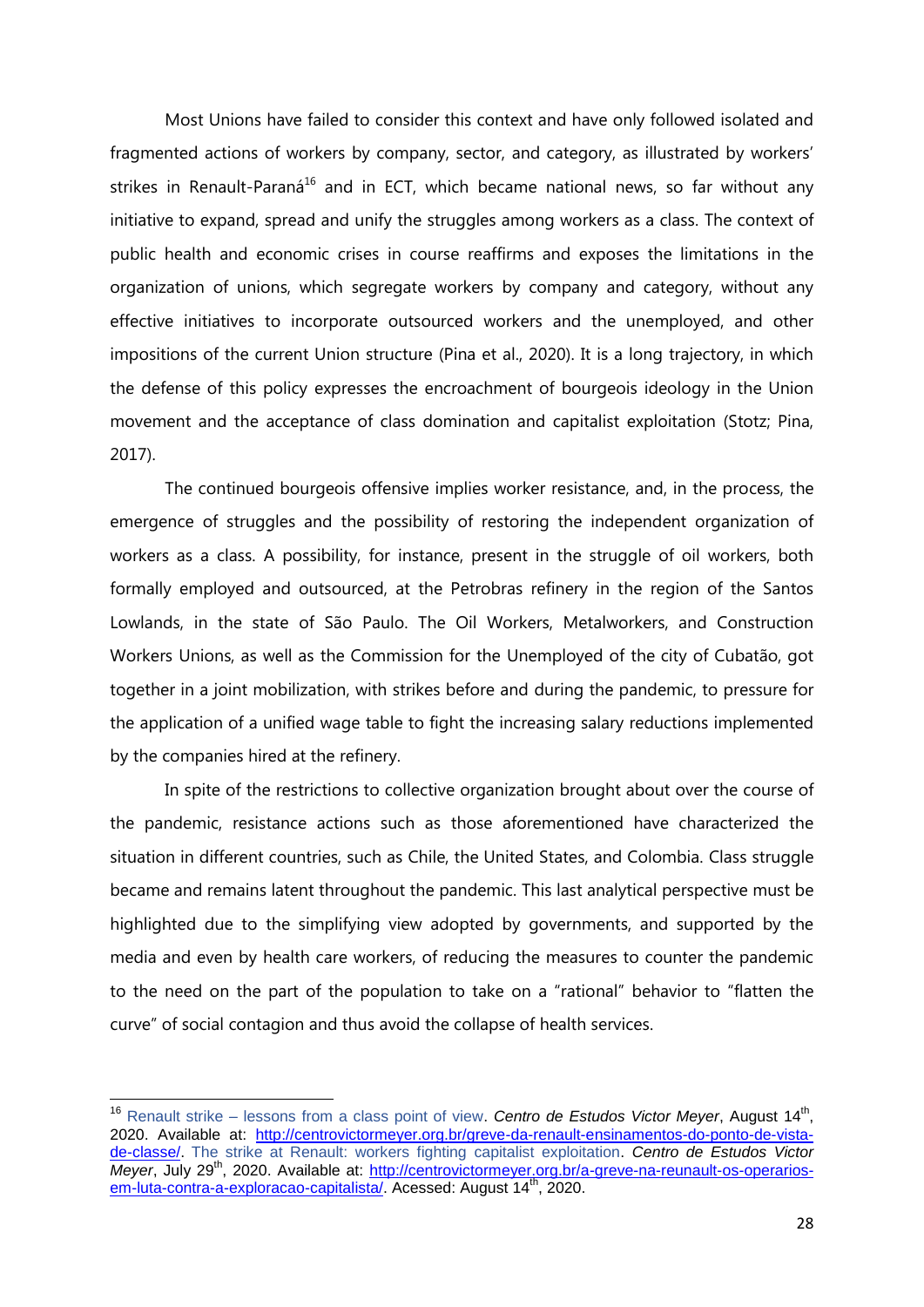# **Final considerations**

 $\overline{a}$ 

In conclusion: the characteristics of the pandemic persist, while uncertainties shed doubt on the current scientific knowledge as well as on the organizational and political traditions that have prevailed within workers' movements since World War II (Edelman, 2016).

As for the uncertainties and possible risks posed by the pandemic in the immediate future, it is worth highlighting that, as previously noted by Wallace et al. (2020), as long as government interventions do not address the structural causes of the pandemic, we will be facing new public health emergencies. According to the Centers for Disease Control and Prevention (CDC), in the United States, three out of four infectious diseases, be they new or reemerging, are zoonotic. The meat industry, especially poultry and swine, is one the most important breeding grounds for pandemics.<sup>17</sup> Brazil, as the world's largest exporter of chicken meat and one of the largest producers, is one of the countries in which a new mortal virus may rise.

In this context, this (or any other) pandemic can become the "new normal" in which capitalist exploitation and the absence of social protection provided by the State will occur; therefore, it is another opportunity for the possible resistance of workers as a class.

Thus, we must point out, in this context, the profound, prolonged and intensely defensive situation in which workforces find themselves when faced with capital all over the world, especially in imperialist countries. It is profund because most organizations created by the workers' movement in the twentieth century (Unions, parties) are integrated into the capitalist system, limiting themselves to preserving the spaces indispensable to guarantee the renewal of the managing level of these organizations, or to reacting to quickly negotiate the end of "wild strikes". And it has been a prolonged defensive situation at least since the great struggles of 1968-1969 in Europe (mainly in France and Italy), but with qualitative differences regarding subordination to capital as the industrial automation process has advanced since the 1990s, with the establishment of contracts that divide the working class into a supposedly protected sector and another unprotected one, and with the emphasis on the fight for wages tied to production goals, which not only further widens the divide among workers, but also wear down the workforce, condemning workers to early ageing and the early onset of diseases.

<sup>&</sup>lt;sup>17</sup> Jonathan Safran Foer. The End of Meat Is Here. *The New York Times*, May 21<sup>st</sup>, 2020. Available at: https://www.nytimes.com/2020/05/21/opinion/coronavirus-meatvegetarianism.html?referringSource=articleShare. Accessed: May 21<sup>st</sup>, 2020.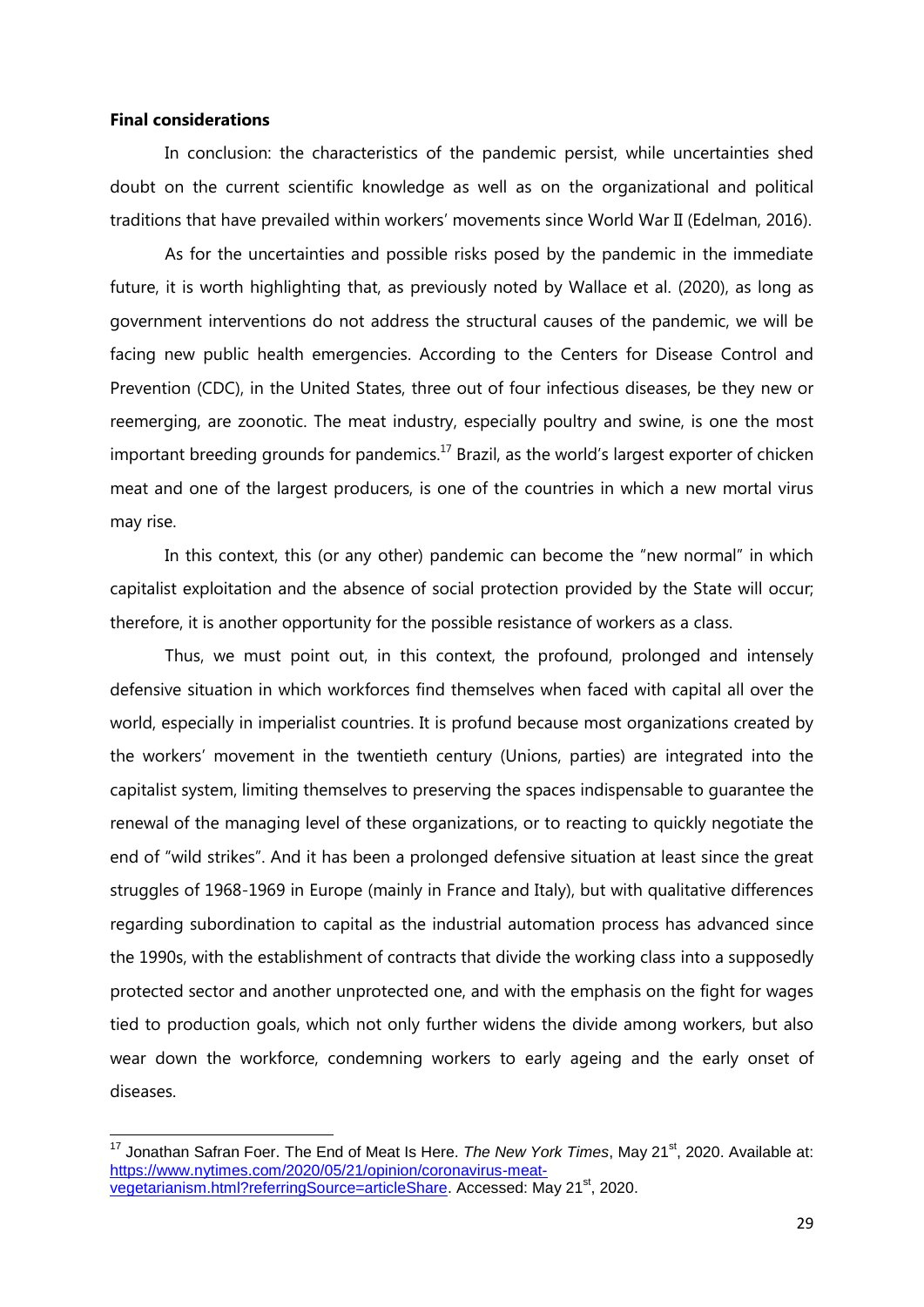While in 2018 and 2019 collective protests and strikes reemerged, especially in France<sup>18</sup> and in the United States,<sup>19</sup> this process was interrupted in 2020 by the measures imposed to counter the COVID-19 pandemic. Despite some wild strikes and direct confrontations with employers, the massive layoffs and contracts featuring reductions in working hours and wages put into practice worldwide have kept the workers' movement in a defensive position.

Therefore, the organizational and political challenges are anything but small. The workers' mobilizations and organizations endowed with political class independence will have to be reconstructed, a possibility that is always put forward in situations in which workers have never stopped defending their specific demands. Because the contradictions of capitalism are still developing, and the world has not yet reached a point of stability (Linhart, 1981).

**◊◊◊◊◊◊◊◊◊◊◊◊◊◊◊**

j

<sup>&</sup>lt;sup>18</sup> Gourgues, Guillaume, and Quijoux, Maxime. En Francia, la huelga y los sindicatos no pierden fuelle. *El Salto*, January 24<sup>th</sup>, 2020. Available at: https://www.elsaltodiario.com/movimientoobrero/francia-huelga-sindicatos-no-pierden-fuelle. Accessed: October 16<sup>th</sup>, 2020.

Yeats, M. COVID-19, Economic Depression, and the Black Lives Matter Protests. Will the Triple Crisis Bring a Working-Class Revolt in the United States? *Monthly Review*, v. 72, n. 4, Sept. 2020. Available at: https://monthlyreview.org/2020/09/01/covid-19-economic-depression-and-the-black-livesmatter-protests/. Accessed: October 16<sup>th</sup>, 2020.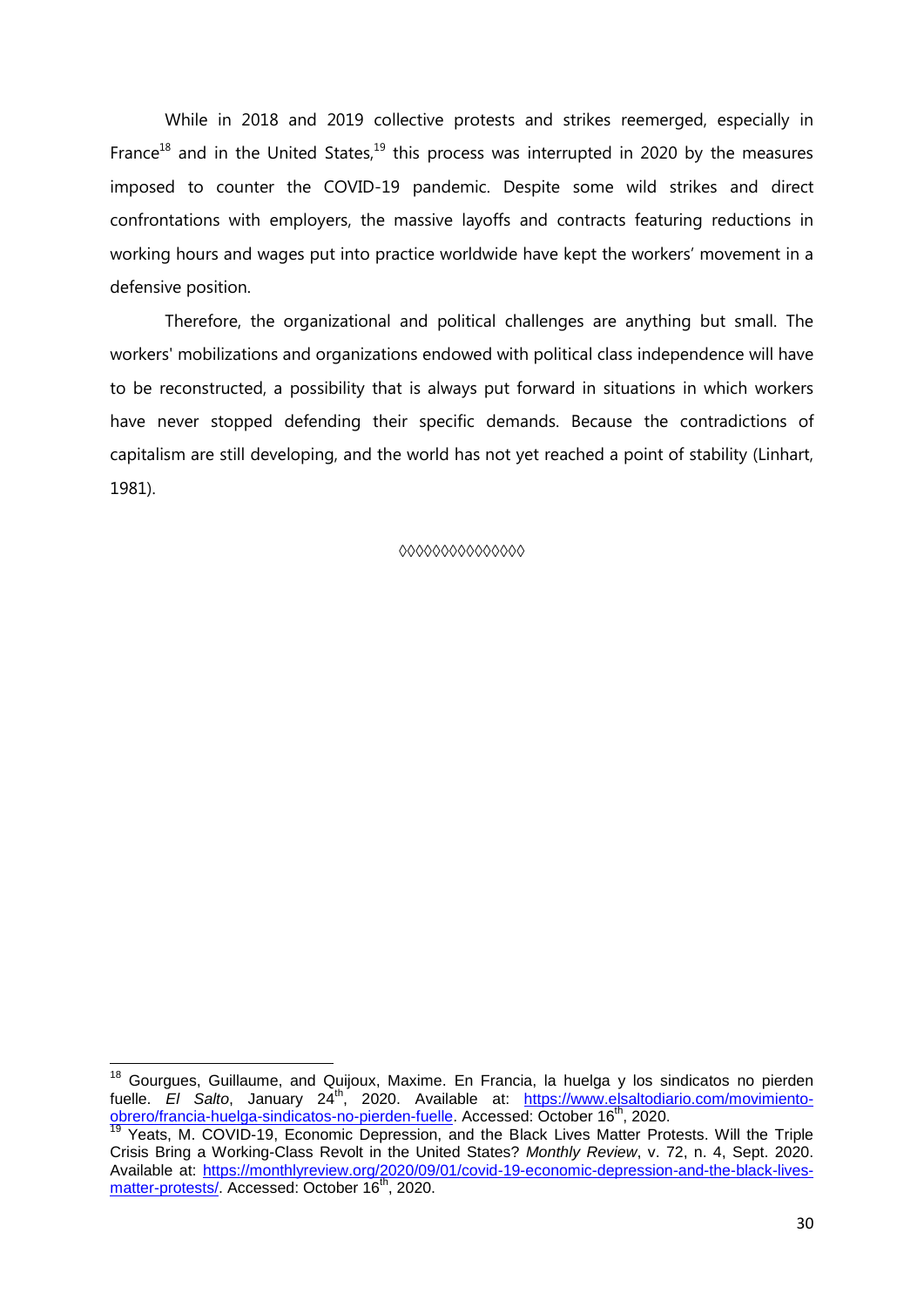# **References:**

ANDERSEN, Kristian G. et al. The proximal origin of SARS-CoV-2. Nat Med, 26:450-452, 2020. [https://doi.org/10.1038/s41591-020-0820-9.](https://doi.org/10.1038/s41591-020-0820-9) 

AQUINO, Estela M. L. et al. Medidas de distanciamento social no controle da pandemia de COVID-19: potenciais impactos e desafios no Brasil. Ciênc. Saúde Coletiva, Rio de Janeiro, 25(supl. 1):2423-2446, 2020. Available at: [http://www.scielo.br/scielo.php?script=sci\\_arttext&pid=S1413-](http://www.scielo.br/scielo.php?script=sci_arttext&pid=S1413-81232020006702423&lng=pt&nrm=iso) [81232020006702423&lng=pt&nrm=iso.](http://www.scielo.br/scielo.php?script=sci_arttext&pid=S1413-81232020006702423&lng=pt&nrm=iso) Acessed: June 30<sup>th</sup>, 2020.

BÉDARIDA, François. Tempo presente e presença de história. In: FERREIRA, Marieta de Moraes; AMADO, Janaína. Usos e abusos da história oral. 5. ed. Rio de Janeiro: Editora FGV, 2002.

BHATTACHARYA S. Reflections on the eradication of smallpox. *The Lancet, v.* 375(9726): 1602-1603. 2010.

BLOOM, Jesse D et al. Investigate the origins of COVID-19. Science, 372(6543): 694.

CALLAWAY, E. The unequal scramble for coronavirus vaccines. Nature, 584:506-507, 2020. DOI: https://doi.org/10.1038/d41586-020-02450-x

CHUANG. Social contagion: Microbiological Class War in China. 2020. Available at: [http://chuangcn.org/2020/02/social-contagion/.](http://chuangcn.org/2020/02/social-contagion/) Acessed: April 2<sup>nd</sup>, 2020.

DARDOT, P.; IAVAL, C. A prova política da pandemia. *Blog da Boitempo*, March 26<sup>th</sup>, 2020. Available at: https://blogdaboitempo.com.br/2020/03/26/dardot-e-laval-a-prova-politica-da-pandemia/. Acessed: June 12th, 2020.

DELGADO, Lucilia de Almeida Neves; FERREIRA, Marieta de Moraes. História do tempo presente e ensino de História. *História Hoje*, 2(4):19-34, 2013. Available at: [https://rhhj.anpuh.org/RHHJ/article/view/90.](https://rhhj.anpuh.org/RHHJ/article/view/90) 

DOSSE, François. História do tempo presente e historiografia. Tempo & Argumento - Revista de *História do tempo presente*, 4(1), 2012. Available at: [http://www.revistas.udesc.br/index.php/tempo/article/view/2175180304012012005.](http://www.revistas.udesc.br/index.php/tempo/article/view/2175180304012012005)

EDELMAN, Bernard. A legalização da classe operária. São Paulo: Boitempo, 2016.

EBERHARDT, Leonardo Dresch; PINA, José Augusto; STOTZ, Eduardo Navarro. Implantação do Programa Seguro-Emprego e saúde dos trabalhadores na indústria automobilística. Saúde em Debate [online], 43(123):1043-1056, 2019. Available at: [https://doi.org/10.1590/0103-1104201912305.](https://doi.org/10.1590/0103-1104201912305) 

FELICIANO, G.G. et al. Sobre a natureza da Covid-19 para fins trabalhistas, previdenciários e civis: trazendo luzes a algumas confusões conceituais. Revista LTr, 85(2):174-190, 2021.

GUIMARÃES, Reinaldo. Vacinas anticovid: um olhar da saúde coletiva. Ciênc. Saúde Coletiva, 25(9), 2020. Available at: [https://doi.org/10.1590/1413-81232020259.24542020.](https://doi.org/10.1590/1413-81232020259.24542020)

GRACE, D. et al. Mapping of poverty and likely zoonoses hotspots. Nairobi, Kenya: ILRI, 2012. Zoonoses Project 4. Report to the UK Department for International Development. Available at: [https://hdl.handle.net/10568/21161.](https://hdl.handle.net/10568/21161) Acessed: April 26<sup>th</sup>, 2021.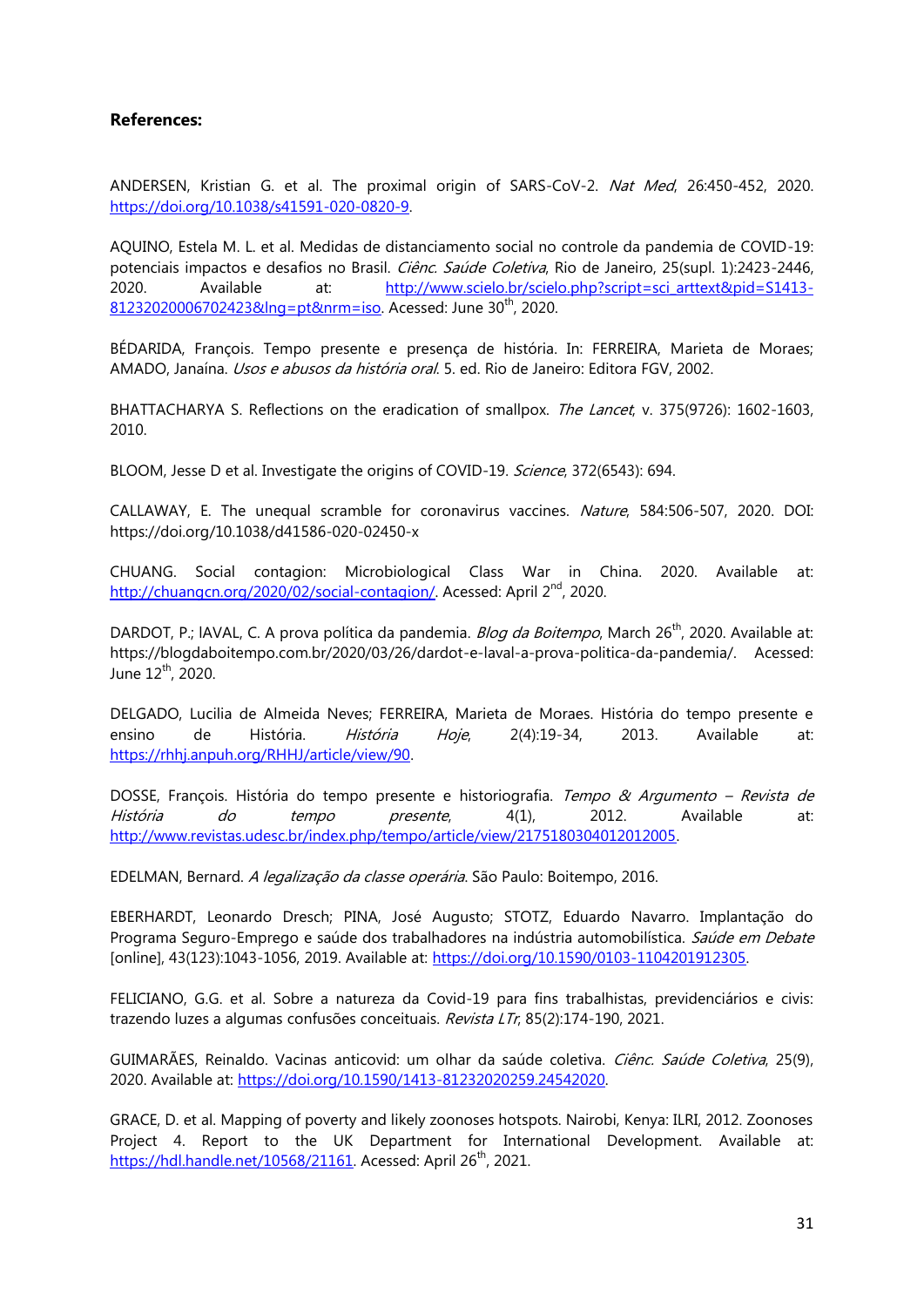HECK, Fernando Mendonça et al. Os territórios da degradação do trabalho na Região Sul e o arranjo organizado a partir da COVID-19: a centralidade dos frigoríficos na difusão espacial da doença. Metodologias e Aprendizado, 3 ("Mapeando COVID-19/Coronavírus"):54-68, 2020. Available at: [http://publicacoes.ifc.edu.br/index.php/metapre/article/view/1332.](http://publicacoes.ifc.edu.br/index.php/metapre/article/view/1332) 

HOBSBAWM, Eric. O presente como história. In: \_\_\_\_\_. Sobre história. São Paulo: Companhia das Letras, 1998.

HORTON, Richard. COVID-19 is not a pandemic. The Lancet, 396(10255):874, 2020. Available at: [https://www.thelancet.com/journals/lancet/article/PIIS0140-6736\(20\)32000-6/fulltext.](https://www.thelancet.com/journals/lancet/article/PIIS0140-6736(20)32000-6/fulltext) 

ITURRI, José Antonio de la Mata. A epidemia de cólera no Peru como um evento social. As representações das lideranças comunitárias de Villa El Salvador, Lima, 1991. Thesis (Graduate Degree) – Escola Nacional de Saúde Pública, 1994.

JONES, K.E. et al. Global trends in emerging infectious diseases. Nature, 451(7181):990-993, 2008. Available at: [https://doi.org/10.1038/nature06536.](https://doi.org/10.1038/nature06536) 

KISSLER, Stephen M; et al. Projecting the transmission dynamics of SARS-CoV-2 through the postpandemic period. Science, 368(6493):860-868, 2020. Available at: [https://science.sciencemag.org/content/368/6493/860.](https://science.sciencemag.org/content/368/6493/860)

LATOUR, Bruno. The Pasteurization of France. Boston: Harvard University Press, 1988.

LEVINS, Richard. Living the Eleventh Thesis. Monthly Review, 67(11), 2016. Available at: [https://monthlyreview.org/2016/04/01/living-the-eleventh-thesis/.](https://monthlyreview.org/2016/04/01/living-the-eleventh-thesis/) Acessed: October 24<sup>th</sup>, 2020.

LEVINS, Richard. Is Capitalism a Disease? Monthly Review, 52(4), 2000. Available at: [https://monthlyreview.org/2000/09/01/is-capitalism-a-disease/.](https://monthlyreview.org/2000/09/01/is-capitalism-a-disease/) Acessed: October 24<sup>th</sup>, 2020. Li, SL et al. Higher risk of death from COVID-19 in low-income and non-White populations of São Paulo, Brazil. *BMJ Global Health*, 6(4):e004959, 2021. doi:10.1136/bmigh-2021-004959.

LINHART, Robert. O açúcar e a fome: pesquisa nas regiões açucareiras do nordeste brasileiro. São Paulo: Paz e Terra, 1981.

MAENO, M.; CARMO, J.C.C. A Covid-19 é uma doença relacionada ao trabalho. Observatório da Medicina, Fiocruz, May 17<sup>th</sup>, 2020. Available at: [http://observatoriodamedicina.ensp.fiocruz.br/a-covid-](http://observatoriodamedicina.ensp.fiocruz.br/a-covid-19-e-uma-doenca-relacionada-ao-trabalho-por-maria-maeno-e-jose-carlos-do-carmo/)[19-e-uma-doenca-relacionada-ao-trabalho-por-maria-maeno-e-jose-carlos-do-carmo/.](http://observatoriodamedicina.ensp.fiocruz.br/a-covid-19-e-uma-doenca-relacionada-ao-trabalho-por-maria-maeno-e-jose-carlos-do-carmo/) Acessed: June 20th, 2020.

MARINO, A. et al. Prioridade na vacinação negligencia a geografia da Covid-19 em São Paulo. Labcidade, May 26<sup>th</sup>, 2021. Available at: [http://www.labcidade.fau.usp.br/prioridade-na-vacinacao](http://www.labcidade.fau.usp.br/prioridade-na-vacinacao-negligencia-a-geografia-da-covid-19-em-sao-paulo/)[negligencia-a-geografia-da-covid-19-em-sao-paulo/.](http://www.labcidade.fau.usp.br/prioridade-na-vacinacao-negligencia-a-geografia-da-covid-19-em-sao-paulo/) Acessed: May 26<sup>th</sup>, 2021.

MAXTA B. et al. Pandemia do novo coronavírus: os trabalhadores sob o tacão de ferro e a necessidade da resistência ao capital. Rede de Pesquisa em Saúde do Trabalhador: construção do conhecimento e intervenção entre trabalhadores, profissionais dos serviços e pesquisadores. CESTEH – ENSP – FIOCRUZ, 06 de abril de 2021. Available at: [http://www.cesteh.ensp.fiocruz.br/sites/default/files/nota\\_rpst\\_pandemia\\_de\\_coronavirus\\_08\\_04\\_21.pdf](http://www.cesteh.ensp.fiocruz.br/sites/default/files/nota_rpst_pandemia_de_coronavirus_08_04_21.pdf)

MOORE, S. et al. Vaccination and non-pharmaceutical interventions for COVID-19: a mathematical modelling study. *Lancet Infects Dis.*, 2021; (published online March 18<sup>th</sup>). Available at: [https://doi.org/10.1016/S1473-3099\(21\)00143-2.](https://doi.org/10.1016/S1473-3099(21)00143-2)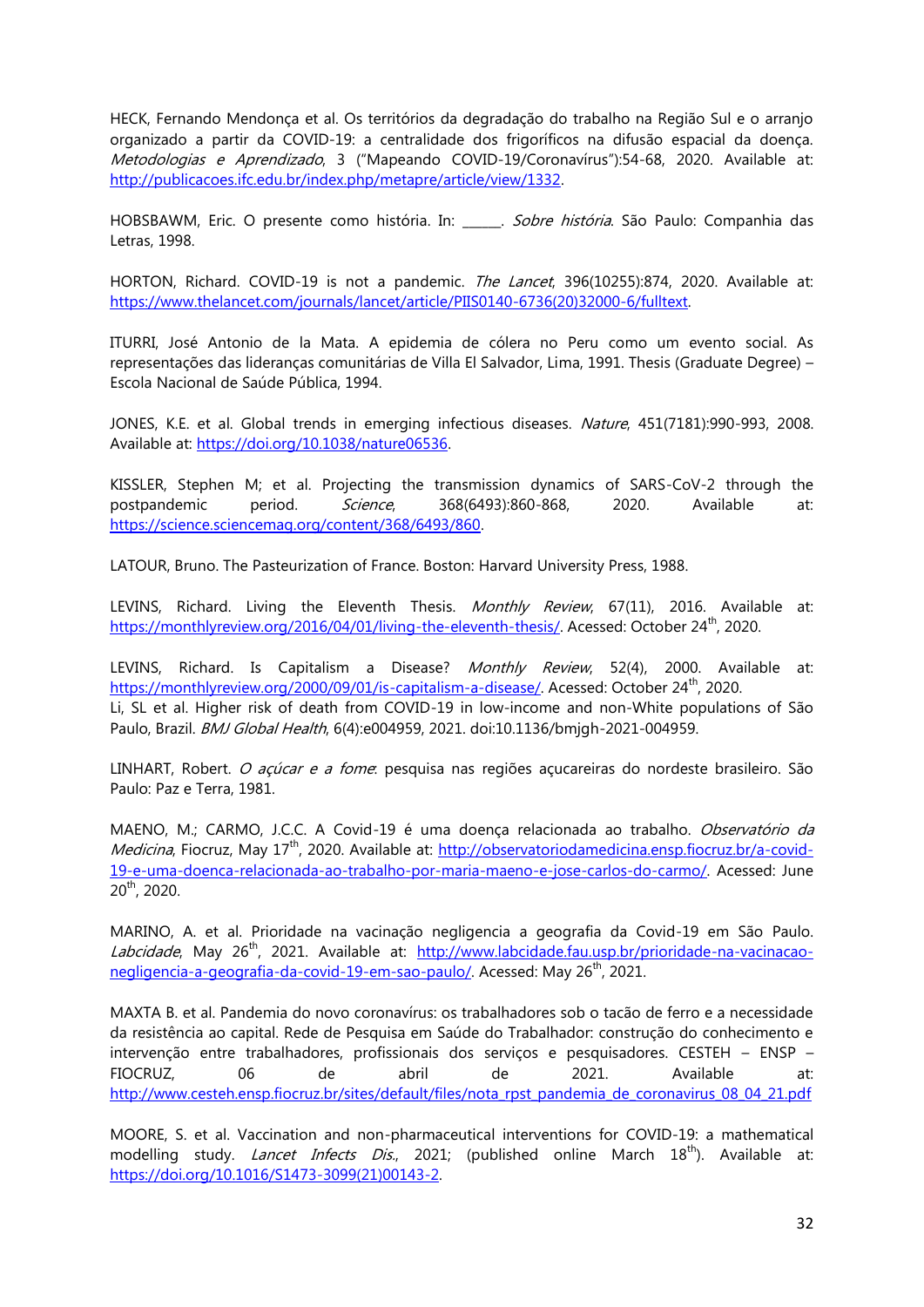OLIU-BARTON, Miquel et al. SARS-CoV-2 elimination, not mitigation, creates best outcomes for health, the economy, and civil liberties. The Lancet, 397(10291):2234-2236, 2021. Available at: [https://doi.org/10.1016/S0140-6736\(21\)00978-8.](https://doi.org/10.1016/S0140-6736(21)00978-8)

PASSOS et al. Higher mortality during COVID-19 pandemic in socially vulnerable areas in Belo Horizonte: implications for vaccination priority. Rev. Bras. Epidemiol., 24(Special Issue), 2021. Available at: [https://doi.org/10.1590/1980-549720210025.](https://doi.org/10.1590/1980-549720210025) Acessed: May 6<sup>th</sup>, 2021.

PETERSEN, Eskild M. et al. Comparing SARS-CoV-2 with SARS-CoV and influenza pandemics. The Lancet Infectious Diseases, 20(9):E238-E244, 2020. Available at: [https://doi.org/10.1016/S1473-](https://doi.org/10.1016/S1473-3099(20)30484-9) [3099\(20\)30484-9.](https://doi.org/10.1016/S1473-3099(20)30484-9)

PINA, Jose Augusto et al. Movimento operário na luta pela saúde no Brasil: o atrelamento sindical ao Estado em questão. In: Ivar Oddone et al. (Org.). Ambiente de trabalho: a luta dos trabalhadores pela saúde. 2. ed. São Paulo: Hucitec, 2020. p. 235-248

UNEP. Preventing the next pandemic: Zoonotic diseases and how to break the chain of transmission. UNEP, 2020. Available at: [https://www.unep.org/resources/report/preventing-future-zoonotic-disease](https://www.unep.org/resources/report/preventing-future-zoonotic-disease-outbreaks-protecting-environment-animals-and?_ga=2.62850604.1482885410.1624994259-1795193218.1624994259)[outbreaks-protecting-environment-animals-and?\\_ga=2.62850604.1482885410.1624994259-](https://www.unep.org/resources/report/preventing-future-zoonotic-disease-outbreaks-protecting-environment-animals-and?_ga=2.62850604.1482885410.1624994259-1795193218.1624994259) [1795193218.1624994259.](https://www.unep.org/resources/report/preventing-future-zoonotic-disease-outbreaks-protecting-environment-animals-and?_ga=2.62850604.1482885410.1624994259-1795193218.1624994259) Accessed: April 26<sup>th</sup>, 2021.

ROOS, Robert. Study puts global 2009 H1N1 infection rate at 11% to 21%. CIDRAP, August 8<sup>th</sup>, 2021.

ROSEN, George. Uma história da saúde pública. São Paulo: Hucitec: Editora da Universidade Estadual Paulista; Rio de Janeiro: Associação Brasileira de Pós-Graduação em Saúde Coletiva, 1994.

SINGER, M., CLAIR, S. Syndemics and Public Health: Reconceptualizing Disease in Bio-Social Context. Medical Anthropology Quarterly, 17(4):423-441, 2003.

STARK, Evan. The Epidemic as a Social Event. *International Journal of Health Services*, 7(4), 1977.

STOTZ, Eduardo; PINA, José Augusto. Capitalismo e pandemia do novo coronavírus: uma incerta história do tempo presente. *Intervozes - Trabalho, Saúde, Cultura*, 4(1):9-42, 2020a. Available at: [https://fmpfase.edu.br/Intervozes/Content/pdf/Edicao/05\\_01.pdf.](https://fmpfase.edu.br/Intervozes/Content/pdf/Edicao/05_01.pdf) 

j \_\_\_\_\_\_. A tendência ao agravamento das tensões entre capital e trabalho. *Intervozes – Trabalho*, Saúde, Cultura, 4(1):51-60, 2020b. Available at: [https://fmpfase.edu.br/Intervozes/Content/pdf/Edicao/05\\_01.pdf.](https://fmpfase.edu.br/Intervozes/Content/pdf/Edicao/05_01.pdf)

\_\_\_\_; \_\_\_\_\_\_. Experiência operária e ciência na luta pela saúde e a emancipação social. *Rev. Bras. Saúde* Ocup., São Paulo, 42:e12, 2017. Available at: [http://www.scielo.br/scielo.php?script=sci\\_arttext&pid=S0303-](http://www.scielo.br/scielo.php?script=sci_arttext&pid=S0303-76572017000100303&lng=en&nrm=iso) [76572017000100303&lng=en&nrm=iso.](http://www.scielo.br/scielo.php?script=sci_arttext&pid=S0303-76572017000100303&lng=en&nrm=iso) Acessed: October 24<sup>th</sup>, 2020.

TERRIS, Milton. As relações dinâmicas da epidemiologia com a sociedade: a conferência Robert Cruikshank. Cadernos Saúde Coletiva, Rio de Janeiro, 13(2):545-566, 2005. Available at: [http://www.cadernos.iesc.ufrj.br/cadernos/images/csc/2005\\_2/artigos/CSC\\_2005\\_2\\_miltonterris.pdf.](http://www.cadernos.iesc.ufrj.br/cadernos/images/csc/2005_2/artigos/CSC_2005_2_miltonterris.pdf) Acessed: June 15<sup>th</sup>, 2020.

VARELA, Raquel. O Pacto Social Europeu 1945 e a União Europeia. Revista Tempo e Argumento, Florianópolis, 11(26):574-600, 2019.

WALLACE, Robert. Notes On A Novel Coronavirus. *Climate & Capitalism*, January 29<sup>th</sup>, 2020. Available at: [https://climateandcapitalism.com/2020/01/29/coronavirus-a-deadly-result/.](https://climateandcapitalism.com/2020/01/29/coronavirus-a-deadly-result/)